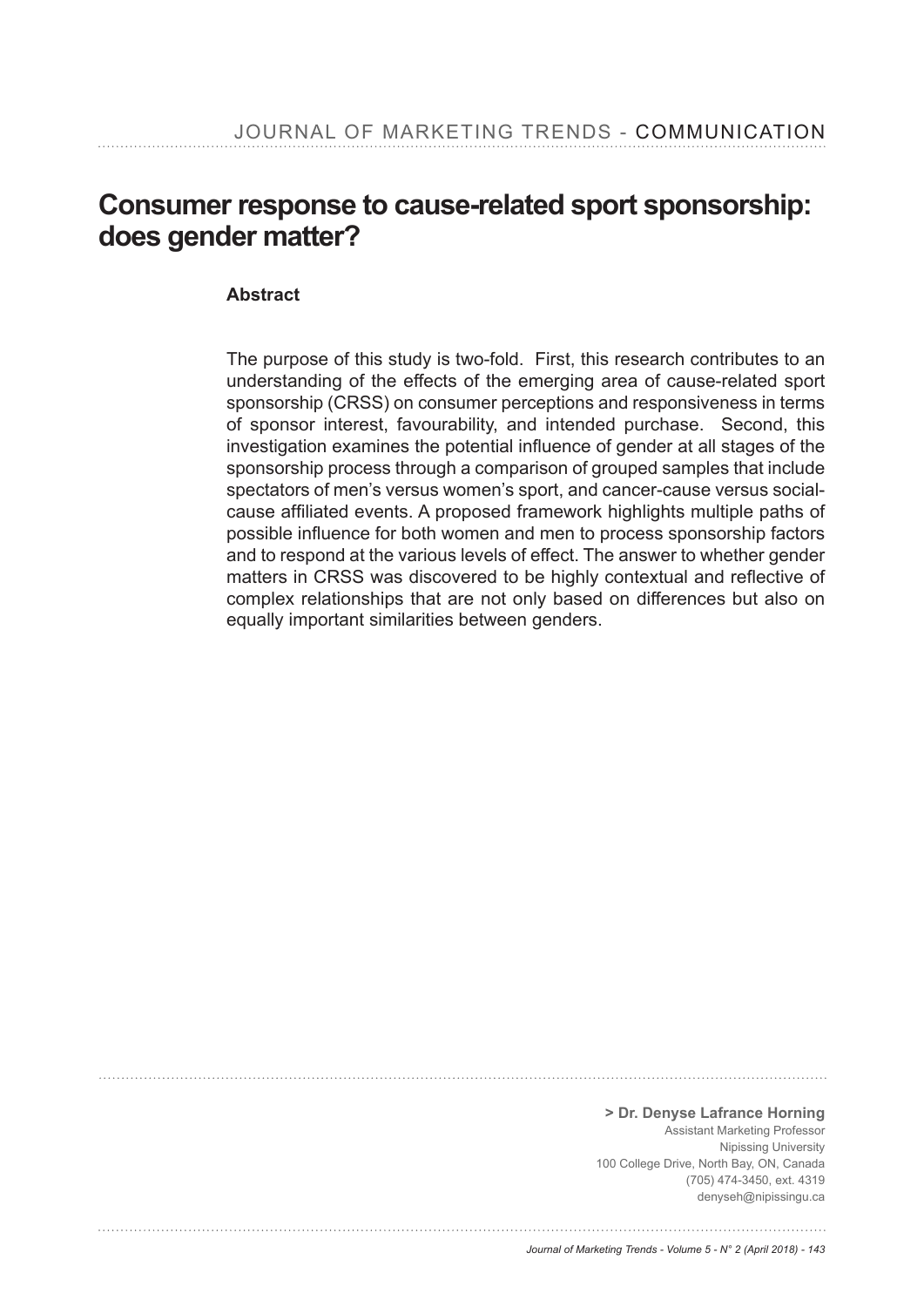#### **INTRODUCTION**

The modern marketing landscape is dynamic and in a perpetual state of evolution. Tied to social trends and changing consumer attitudes and behaviours, marketing strategies must be quickly adapted to new marketplace realities. Sponsorship is often overlooked in mainstream marketing discourse despite the fact that it has rapidly become a preferred strategy to engage consumers and to realize various business objectives (Delia & Armstrong 2015). Sponsorship is a growing industry that represents over \$62 billion in global investment (IEG 2017). Sport remains the most prominent form of sponsorship while growth is also observed in other areas such as entertainment, causes, and arts (IEG 2017; O'Reilly, Beselt, & Degrasse 2017). As the industry matures, the various types of sponsorships are beginning to merge (such as sports with causes) and are effectively blurring the traditional understanding of sponsorship marketing.

Given the prominence of sport, early sponsorship research efforts were mainly grounded in the context of sport (Quester & Thompson 2001). Furthermore, sport has traditionally been male-dominated and therefore a significant portion of sponsorship knowledge has been derived through investigations of male sports and male consumers with little consideration for women's sports or for women as targets of sponsorship efforts (Lough & Irwin 2001). Over the past decade, some needed attention has started to shift to women in the sponsorship industry (Dodds, DeGaris, & Perricone 2014; Maxwell & Lough 2009). A synthesis of reviewed literature suggests that this focus toward female interests can be attributed to three main influences. The first is that gender is among the most relied upon consumer segmentation variable. Gender (in the context of biological sex) is an objective variable that is sizeable, identifiable and reachable through

marketing campaigns (Crane et al. 2017). The second factor driving interest in the female market is the increased recognition of the influence of women and the corresponding profit potential of engaging this lucrative consumer segment (Barletta 2006). Finally, evidence of fundamental gender differences in consumer behaviour has effectively captured the attention of sponsorship scholars and practitioners who realize the need to adapt marketing strategies to reflect these significant distinctions (Dodds et al. 2014; Goodrich 2014; Green & Antoine 2011).

The purpose of this research was to contribute to an understanding of the effects of the emerging area of cause-related sport sponsorship (CRSS) on consumer perceptions and responsiveness in terms of sponsor interest, favourability, and intended product use. Furthermore, the potential influence of gender at all stages in the sponsorship process was investigated.

#### **LITERATURE REVIEW**

The literature supports the legitimacy of sponsorship as an integral element of the promotional mix (Seguin & O'Reilly 2007; Slåtten et al. 2017). Corporate investment in sponsorship continues to grow while the nature and managerial expectations have evolved in terms of complexity as well as sophistication. Today's sponsorship is no longer a pure philanthropic gesture of goodwill but rather it is an important strategic business-building approach that is capable of realizing significant corporate objectives, necessary consumer effects, and socially demanded goodness (Cahill & Meenaghan 2013; Djaballah, Hautbois, & Desbordes 2017; Gwinner, Larson, & Swanson 2009).

While several forms of sponsorship exist, the unique intensity, drama and emotion of sport render this the dominant choice of sponsors and an ideal gateway to consumer passion and engagement (Bal, Quester,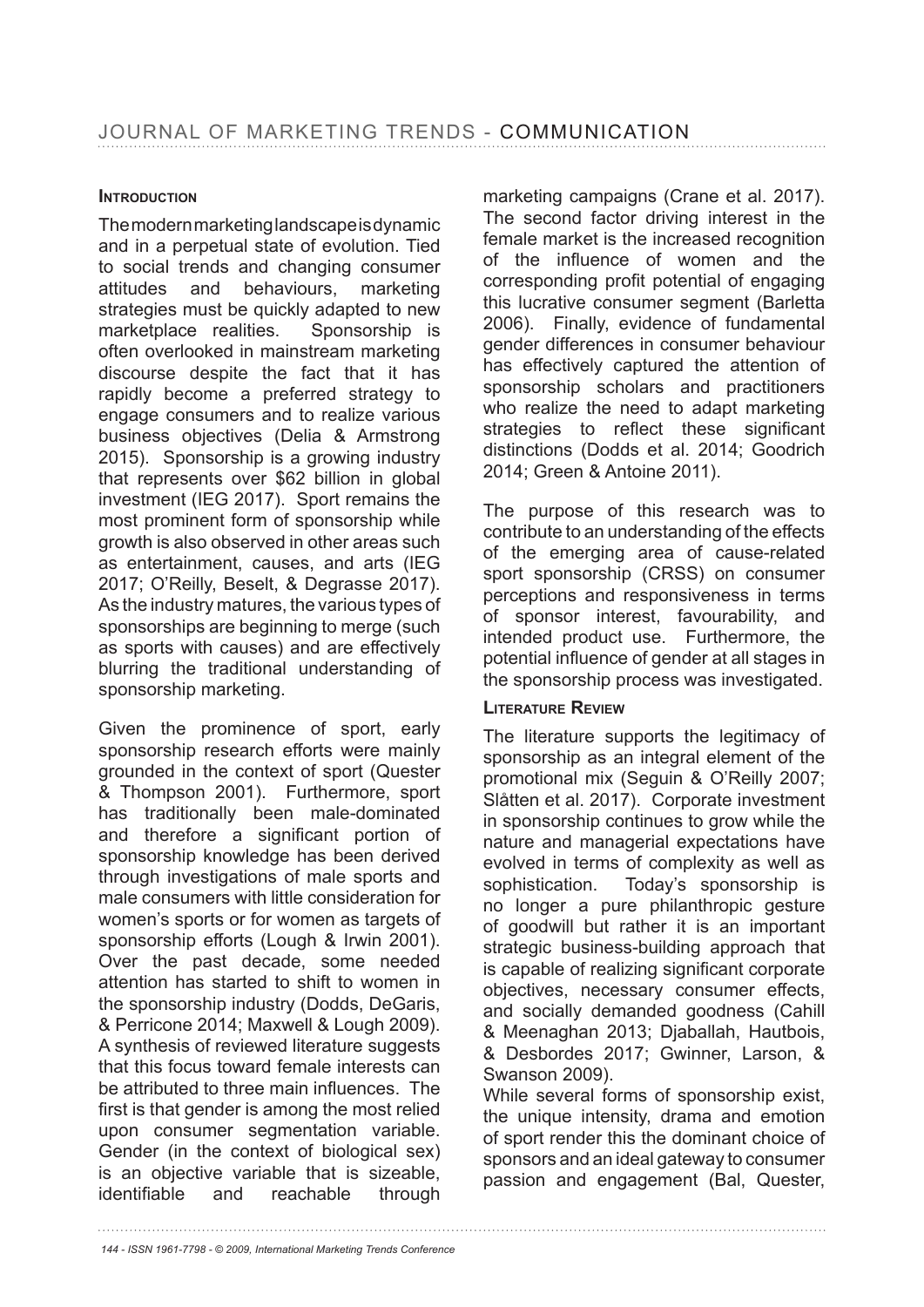& Plewa 2009). According to IEG (2017), sport sponsorship represents 70% of North American sponsorship spending. Sport has long been used to reach and engage avid male athletes and sport fans. It was not until the 1990s that savvy marketers began to recognize the untapped opportunity to connect with the increasingly lucrative female market through the uncluttered and progressively meaningful medium of sport (Kell 2014; Shani, Sandler, & Long 1992). The role of gender in response to sponsorship efforts however remains unclear (Dodds et al. 2014; Pegoraro, O'Reilly, & Levallet 2009; Wheeler 2009). Cause sponsorship is reportedly also enjoying a surge in both consumer and corporate interest (IEG 2017; Johnston 2010). Goodness is indeed required and rewarded for organizations that truly commit to long-term, fitting partnerships that leverage or enhance the emotional involvement of consumers (Fortunato 2013; Plewa & Quester 2011; Pope 2010). Benefits to the nonprofit sector distinguish cause from other types of alliances and compound the potential for meaningful consumer engagement (Hyllegard at al. 2011). There remains amply opportunity

to better understand consumer response to these growing cause marketing efforts (Geue & Plewa 2010; Lacey, Close, & Finney 2010; Walker & Kent 2009).

The merging of sponsorship types is a trend that is gaining significant momentum as sponsors seek to deliver exponential consumer impact (Fortunato 2013; Roy 2011). For instance, the societal importance, massive reach and emotion of sport render it a natural conduit to goodness (Walker & Kent 2009; Watt 2010). This unity of business, sport, and cause is increasingly common and effective at communicating shared values and delivering mutual gain for all involved parties. Sponsorship effects in such increasingly popular settings however remain under-investigated (Chang 2012; Djaballah et al. 2017). Pharr and Lough (2012) acknowledged that although CSR has been the focus of academic research since the early 1980s, CSR in sport has only recently begun to receive research attention.

Theories relating to the need for congruency (Chien, Cornwell, & Pappu 2011; Close & Lacey 2013; Zdravkovic, Magnusson, & Stanley 2010) and the process of image transfer (Grohs & Reisinger 2005; Gwinner et al. 2009; Meenaghan 2001) as well as perceived sponsor sincerity (Alay 2008; Chang 2012; Speed & Thompson 2000) are well developed and supported throughout the sponsorship literature. Consumer involvement is also identified as an important moderator of sponsorship effects and is considered a multi-dimensional construct that can significantly vary by consumer segment (Alexandris & Tsiotsou 2012; Ko et al. 2008). Funk et al. (2001) suggested that involvement can be gender-based and that women may respond more favourably to opportunities to be involved with and/ or support other women. Evidence of gender solidarity was noted throughout the reviewed literature with findings suggesting that women trust other women and seek to support female sports and causes (Bennett et al. 2007, Edwards & La Ferle 2009; Ridinger & Funk 2006). Whether gender solidarity is a factor in female sponsorship response has not yet been investigated thereby establishing a meaningful line of inquiry.

Researchers strongly advocate for further strategic evaluation of sponsorship efforts. Simply relying on awareness measures is generally regarded as insufficient to accurately capture the potential consumer impact of modern sponsorship campaigns (O'Reilly & Madill 2009). The hierarchy of effects model is a prominent theoretical framework used to measure consumer response to sponsorship at the cognitive, affective, and behavioural stages (Chang 2012; Filo, Funk, & O'Brien 2010; Hyllegard et al. 2011; Lacey et al. 2010;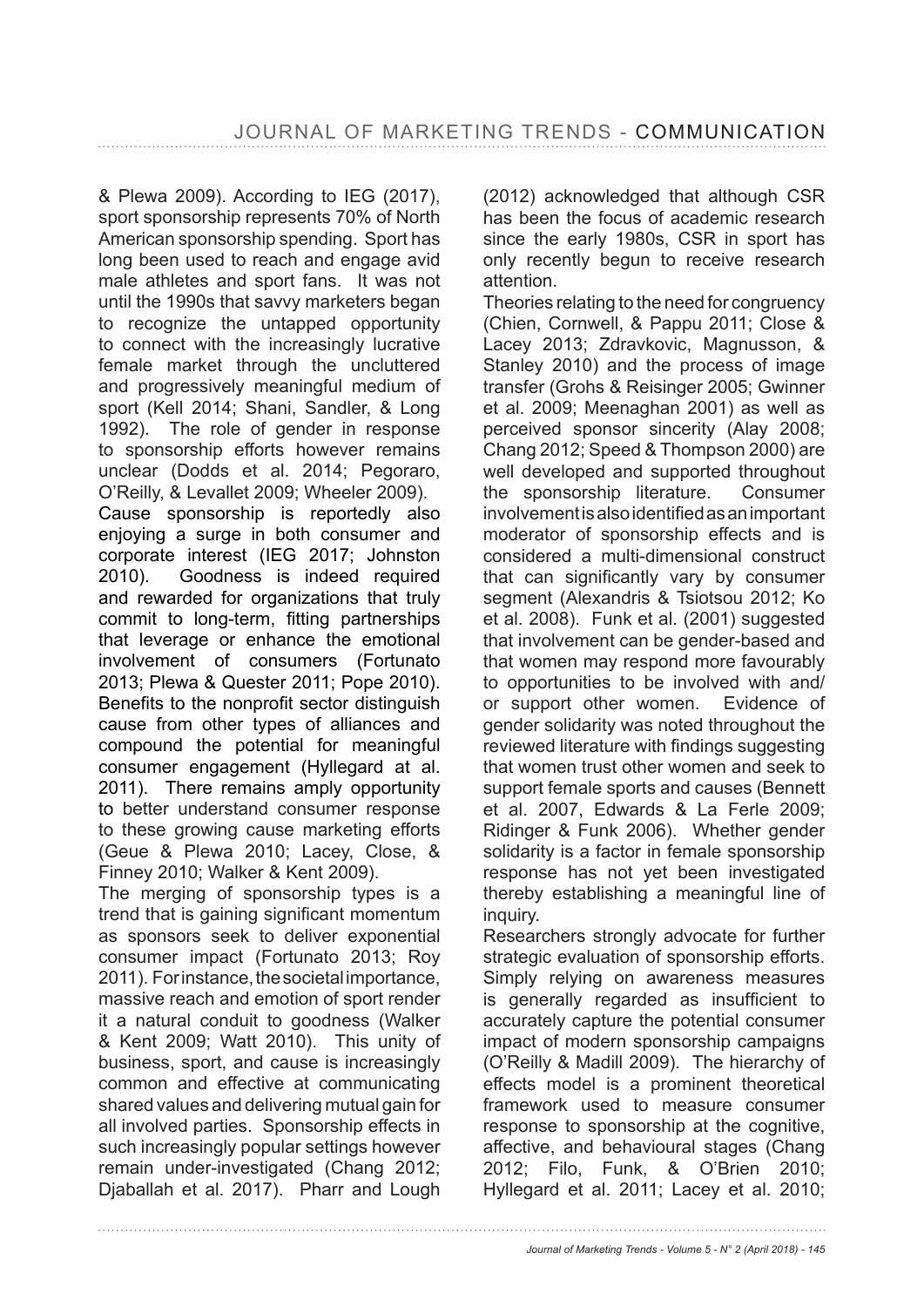Walker & Kent 2009). Furthermore, the Sponsorship Evaluation Questionnaire (SEQ) is a valid and reliable measurement of consumer response to sponsorship. Speed and Thompson (2000) introduced this questionnaire with a student sample in Australia while Alay (2008) employed this same tool with female students in Turkey. There is a need to extend the international applicability of these measurement tools in new markets and evolving sponsorship settings while also involving potential consumers in lieu of convenient student samples. Much of the current understanding of sponsorship has been derived from experimental settings prompting appeals for greater external validity through realistic  $field$ -based studies (Close & Lacey 2013; Gwinner et al. 2009). Presuming that involvement levels are elevated by sheer event attendance, Kinney, McDaniel, and DeGaris (2008) encourage on-site data collection.

#### **CONCEPTUAL FRAMEWORK AND RESEARCH HYPOTHESES**

This inquiry was grounded in the theoretical framework originally introduced by Speed and Thompson (2000) and later extended and validated by Alay (2008, 2010). Adopting a classical conditioning framework, Speed and Thompson (2000) tested six independent variables as determinants of sponsorship response (measured by the three dependent variables of interest, favorability and use). Alay (2008) added two additional independent measures (attitude to event and image of sponsor) for a total of eight independent variables measuring the same three levels of sponsorship response in accordance with the hierarchy of effects model. These earlier investigations confirmed significant relationships between these factors and sponsorship response.

The proposed framework omits variables strongly supported in previous models (such as status of event, attitude to sponsor, image of sponsor and ubiquity of sponsor) in order to introduce and focus on consumer elements proposed to be of particular importance to a female audience and previously unexamined in the proposed sponsorship setting of cause-related sport. Gender was the principal component driving this inquiry and, as such, all proposed relationships in the sponsorship process were tested for significant gender influence. Personal involvement was also central to this proposed framework and was considered on two levels: i) involvement with the sport, and ii) involvement with the cause. It is important to note that earlier models also acknowledged forms of personal relevance or involvement (i.e., personal liking of event, attitude to event) under the grouping of "event factors". Given the multidimensional nature of involvement as well as potential gender interactions with this variable, involvement in this model was considered as a separate consumer construct that mediates consumer perceptions and ultimately consumer response to sponsorship. An extensive review of sponsorship literature did not reveal any studies that considered the influence of gender solidarity on sponsorship response. The importance of gender support however was strongly conveyed through efforts in the areas of marketing to women, sport management, and cause marketing and was therefore introduced in this model as a possible influence on sponsorship outcomes. Sponsorship factors included sponsor-event fit and perceived sincerity of the sponsor and were preserved as in past models given the importance of these variables in previous studies. Sponsorship response was the final stage of this examined process and measurement of these outcomes conformed to the wellestablished hierarchy of effects model. Consumer cognition was measured through interest in the sponsor, affection was assessed through sponsor favourability,

*<sup>146 -</sup> ISSN 1961-7798 - © 2009, International Marketing Trends Conference*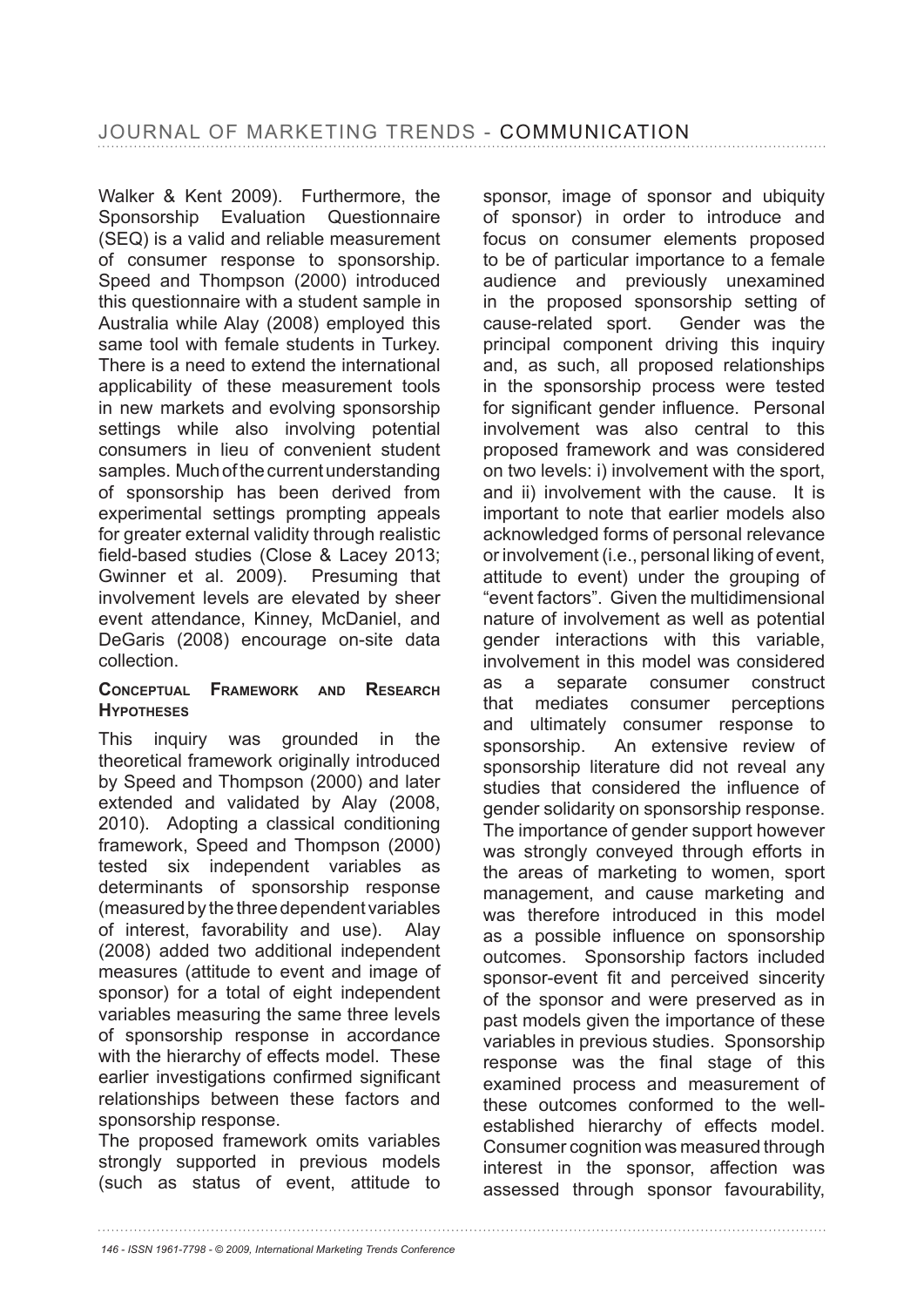and behavioural effects were tracked through consumers' intended use of the sponsor's offerings.

There are three categories of variables from which the hypotheses for this study were formed. These categories include: a) consumer factors (gender, personal involvement with the sport, personal involvement with the cause, gender support for women, gender support for men), b) sponsorship factors (sponsor-event fit and perceived sincerity of the sponsor), and c) sponsorship response (interest, favourability and use). Guided by the reviewed literature, eleven hypotheses were developed. Each proposed relationship was also tested for possible gender influence in an effort to highlight any significant differences between the processing and response of women and men in the context of this cause-related sport sponsorship investigation. These hypotheses are detailed in the results section of this paper (see Table 1) and reflected in the conceptual framework of consumer processing of CRSS presented in Figure 1.

**Figure 1: Consumer Processing of CRSS - Hypothesized Relationships** 



# **RESEARCH DESIGN AND METHODOLOGY**

In order to contribute to the latest understanding of sponsorship marketing, this study was designed to: i) intercept consumers at the point of field-based sponsorship consumption, ii) focus specifically on the emerging practice of cause-related sport sponsorship, and iii) secure balanced input from both women and men in order to allow for meaningful gender comparisons.

# *Measurement Scales*

Measurement scales were adapted from previously validated research. A 25-question survey included demographic profiling (gender, age, income range and number of children) as well as measures of cause involvement (Bennett et al. 2007), sport involvement (Alexandris & Tsiotsou 2012; Funk, Ridinger, & Moorman 2004), gender support (Cornwell & Coote 2005) and sponsor-event fit, perceived sincerity, and sponsorship response (Speed & Thompson<br>and sponsor-event fit, perceived sincerity, and sponsorship response (Speed & Thompson and sponsor-event iit, perceived sincenty, and sponsorsing response (opeed & Thompson<br>2000; Alay 2008, 2010). Apart from the four demographic profile questions (measured as nominal data), all items were measured on five-point Likert interval scales anchored by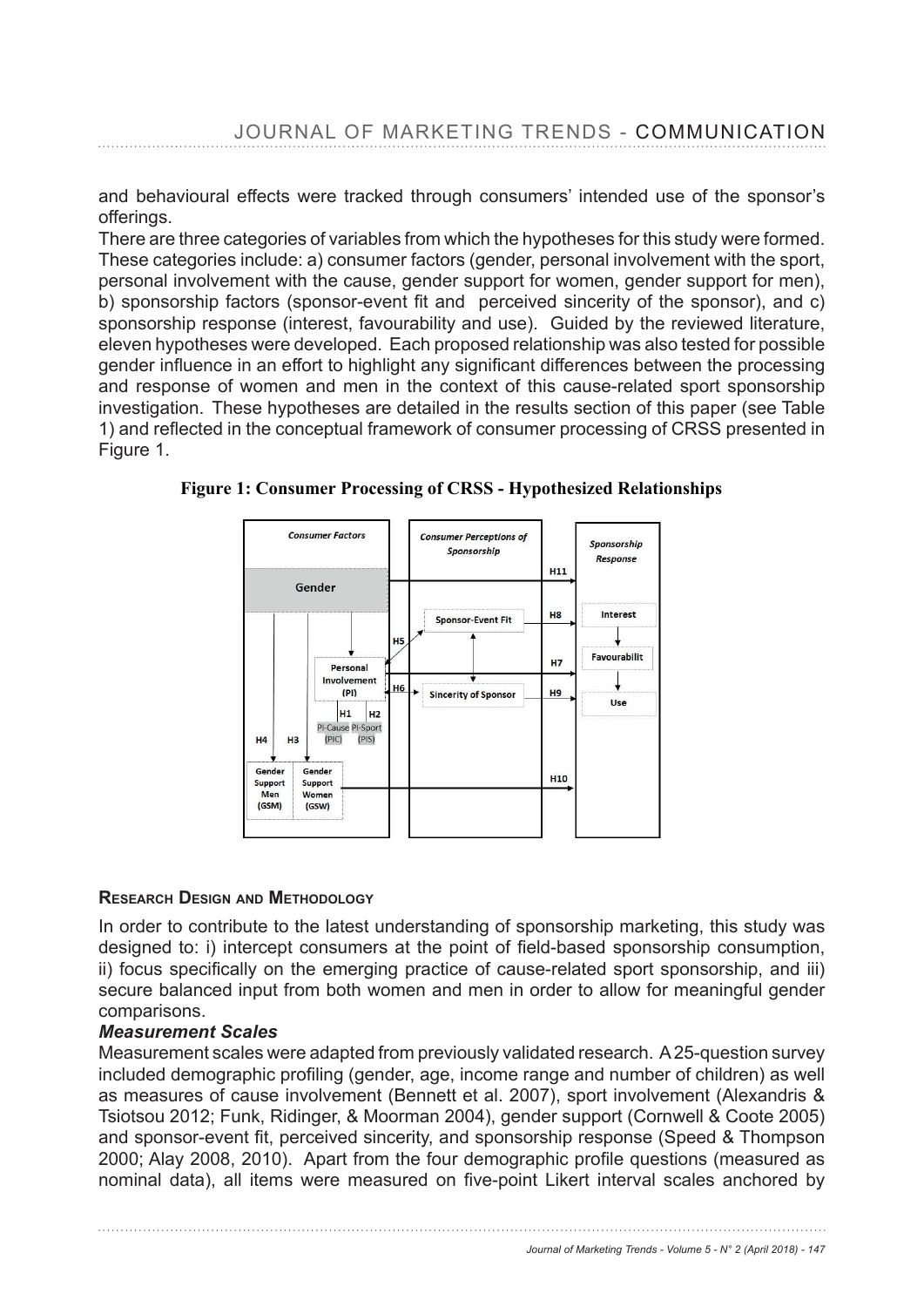Strongly Disagree (1) and Strongly Agree (5).<br>Research

#### *Research Participants and Data Collection*

Participants of this study were spectators at a variety of charity-linked hockey events taking place during the period of October to December 2013 across three different cities in Ontario, Canada. Respondents were consenting adults (i.e., minimum of 18 years old) and included representation of both male and female spectators. Natural field settings are an emerging method to examine the realistic dynamics of sponsorship and event-based marketing (Bennett, Ferreira, Lee, & Polite 2009; Close & Lacey 2013; Maxwell & Lough 2009). A key objective of this research was therefore to capture consumer perceptions at the point of sponsorship consumption. With a focus on the growing trend of sporting events associated with charitable causes, many possible opportunities were considered and efforts made to gain access for the purpose of data collection. Five suitable events were confirmed and included two women's hockey games and three men's games and spanned three levels of hockey including collegiate (i.e., Ontario University Athletics), major junior (i.e., Ontario Hockey League), and professional (i.e., National Hockey League). While the investigated sport of hockey was constant at all events, the associated charities involved a range of cancer and social-related causes.

# *Procedures*

Participant recruitment took place through event intercepts (upon entry to the game, during intermissions, in common areas, and upon exit). A team of trained research assistants were employed to support in the collection of data. A research table was set up in the main entrance and was hosted by at least two members of the research team. Other data collectors roamed approved areas to recruit as many suitable participants as possible to complete the survey. Spectators were first screened to ensure that they were of minimum age (i.e., 18) and then invited to complete the brief survey with an estimated completion time of 5-10 minutes. All interested individuals were assured of the voluntary and confidential nature of this study and presented with a consent form that was explained by the researchers. Willing participants were then given the option to complete the questionnaire through paper format or through an e-survey accessible through iPads carried by members of the research team. Approximately 30% of respondents opted for the e-questionnaire.

#### **SUMMARY OF FINDINGS**

In order to thoroughly address the research hypotheses, analyses were performed with several sample treatments. These included: i) the total all-events sample (n=633), ii) spectators of women's hockey events  $(n=197)$  versus spectators of men's hockey events (n=436), iii) respondents at cancercause events ( $n=257$ ) versus respondents at social-cause events ( $n=376$ ), and iv) attendees at the five individual CRSS events. Both women and men were part of each investigated spectator sample. The all-events sample offered a broad view of findings with the greatest number of respondents and balanced gender representation while the individual event samples provided unique perspectives and contrasting features. The gender of sport being played was also an important consideration in this investigation of gender effects. As such, women's hockey and men's hockey samples were distinguished. As a final level of investigation, the various causes linked to these events were grouped into two broad categories: cancer-cause events and social-cause events. Exploring the data from these multiple perspectives extended the platform of potential discovery and offered a deeper understanding of outcomes.

Statistical tests were relied upon to explore differences between investigated samples

*<sup>148 -</sup> ISSN 1961-7798 - © 2009, International Marketing Trends Conference*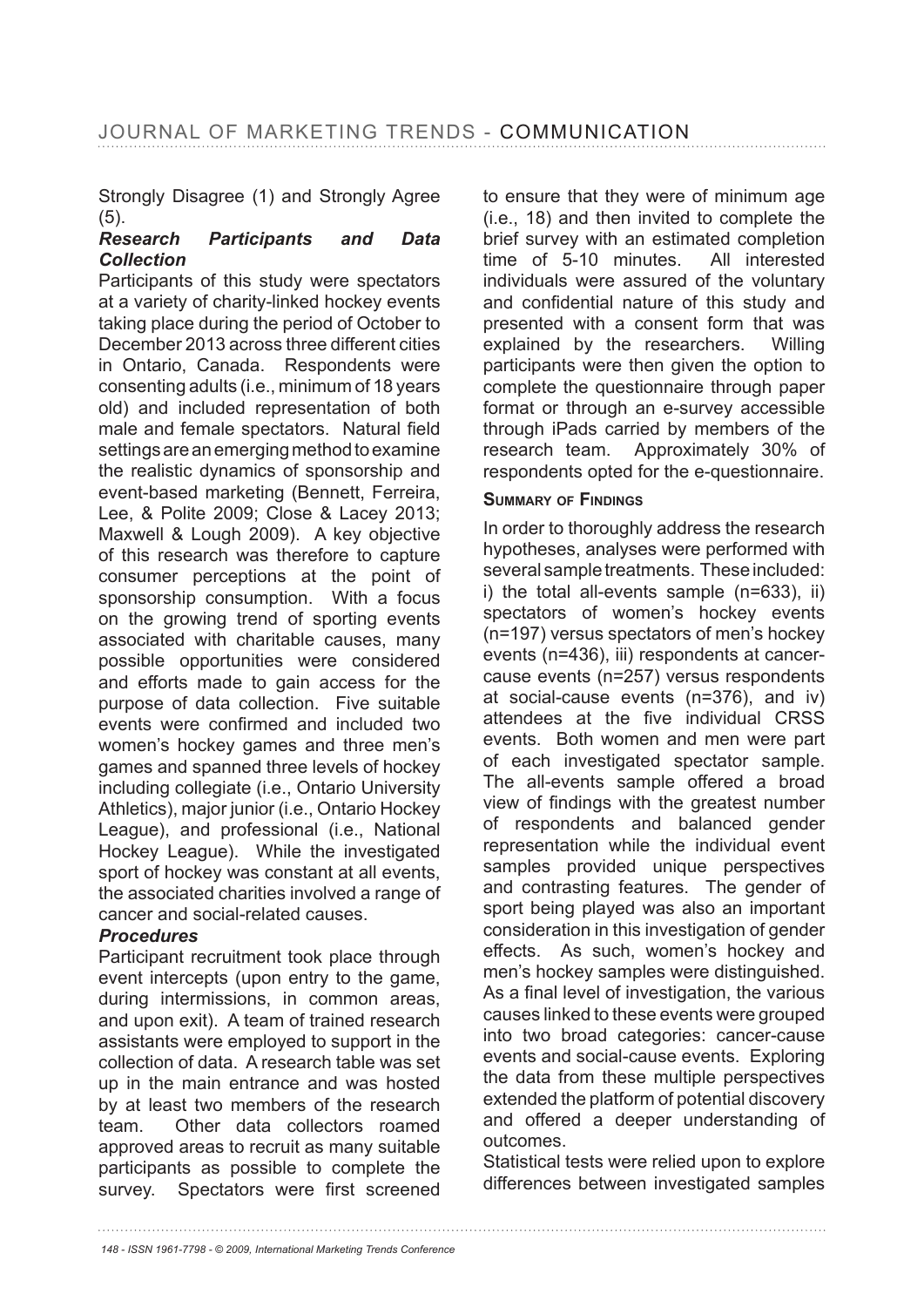(i.e., independent sample t-tests and observed values of z) and to assess the presence of hypothesized relationships (i.e., Pearson correlation analysis and multiple regression model testing). This study investigated many (i.e., seventeen) relationships across a total of ten different sample groups. Some hypotheses were supported across all investigated samples (i.e., H5a, H6a, H7a, H8a, H9a) while others were fully rejected (i.e., H2, H4, H8b, H9b, H10b). There were also cases of mixed results, as expected outcomes were realized with some sample groups but rejected by others (i.e., H1, H5b, H6b, H7b, H11). Table 1 itemizes the relationships, analytical procedures, and results of each individual hypothesis.

| <b>Hypotheses</b>                                                                                                                            | <b>Relationships</b> |            | Analyses                         | <b>Results</b>                                                                                                                  |
|----------------------------------------------------------------------------------------------------------------------------------------------|----------------------|------------|----------------------------------|---------------------------------------------------------------------------------------------------------------------------------|
| H1: Females are more highly involved with cause (PIC)<br>than males at charity-linked sporting events.                                       | Gender               | PIC.       | T-Tests                          | Supported<br>(all-events, men's hockey, social-causes, event 5)<br>Not Supported<br>(women's hockey, cancer-causes, events 1-4) |
| H <sub>2</sub> : Males are more highly involved with sport (PIS)<br>than females at charity-linked hockey sporting events.                   | Gender               | <b>PIS</b> | <b>T-Tests</b>                   | Not Supported                                                                                                                   |
| H3: Females are more supportive of women's sport<br>and causes/charities (GSW) than are males.                                               | Gender               | <b>GSW</b> | T-Tests                          | Supported<br>(with all samples, except event 1)                                                                                 |
| H4: Males are more supportive of men's sporting<br>events and men's charitable/social causes (GSM) than<br>are females.                      | Gender               | <b>GSM</b> | T-Tests                          | Not Supported                                                                                                                   |
| H5a: Personal involvement (PI) has a direct and<br>positive effect on perceived sponsor-event fit (FIT) in<br>charity-linked sport settings. | PI                   | <b>FIT</b> | Correlation                      | Supported                                                                                                                       |
| H5b: Gender has a significant impact on the interaction<br>of PI*FIT and the effect is greater for women.                                    | Gender               | PI*FIT     | Comparison<br>of<br>Correlations | Supported<br>(social-causes sample only)<br>Not Supported<br>(all-events, women's hockey, men's hockey)                         |

#### **Table 1: Summary of Findings from Tested Hypotheses**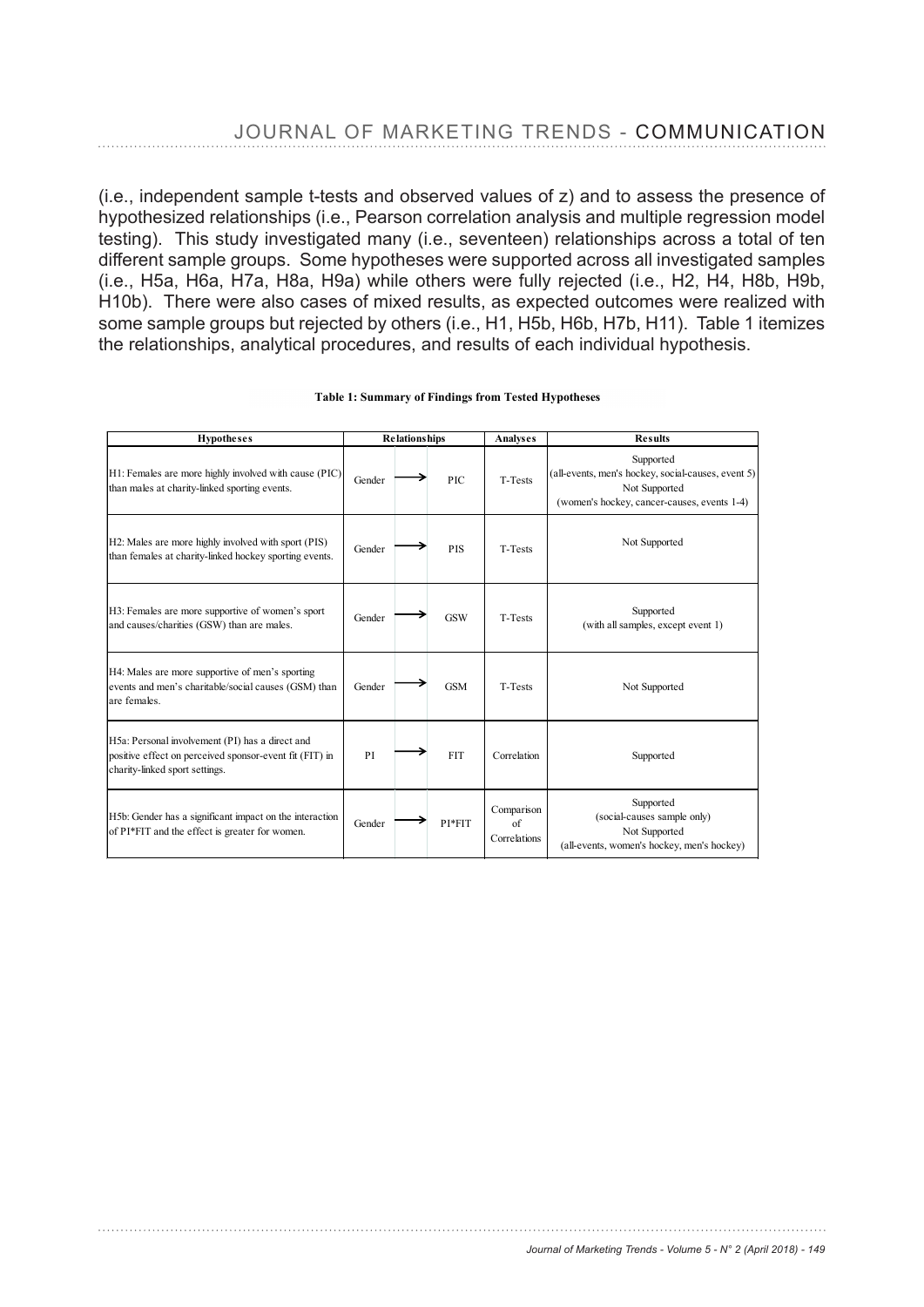# JOURNAL OF MARKETING TRENDS - COMMUNICATION

| H6a: Personal involvement (PI) has a direct and<br>positive effect on perceived sincerity (SINC) of the<br>sponsor in charity-linked sport settings.                                 | PI                               | <b>SINC</b>                                                   | Correlation                      | Supported                                                                                                                                                           |
|--------------------------------------------------------------------------------------------------------------------------------------------------------------------------------------|----------------------------------|---------------------------------------------------------------|----------------------------------|---------------------------------------------------------------------------------------------------------------------------------------------------------------------|
| H6b: Gender has a significant impact on the interaction<br>of PI *SINC and the effect is greater for women.                                                                          | Gender                           | PI*SINC                                                       | Comparison<br>of<br>Correlations | Supported<br>(all-events, men's hockey, cancer-causes, social-<br>causes)<br>Not Supported<br>(women's hockey sample)                                               |
| H7a: Personal involvement (PI) has a direct and<br>positive effect on sponsorship response (INT, FAV,<br>and/or USE) in charity-linked sport settings.                               | PI                               | <b>INT</b><br><b>FAV</b><br>USE                               | Correlation                      | Supported                                                                                                                                                           |
| H7b: Gender has a significant impact on the interaction<br>of PI*INT, PI*FAV, and PI*USE and the effect is<br>greater for women.                                                     | Gender                           | PI*INT<br>PI*FAV<br>PI*USE                                    | Comparison<br>of<br>Correlations | Supported<br>(cancer-causes sample only)<br>Not Supported<br>(all-events, women's hockey, men's hockey,<br>social-causes)                                           |
| H8a: Perceived sponsor-event fit (FIT) has a direct and<br>positive effect on sponsorship response (INT, FAV<br>and/or USE) in charity-linked sport settings.                        | <b>FIT</b>                       | <b>INT</b><br>FAV<br><b>USE</b>                               | Correlation                      | Supported                                                                                                                                                           |
| H8b: Gender has a significant impact on the interaction<br>of FIT* INT, FIT*FAV, and FIT*USE and the effect<br>is greater for women.                                                 | Gender                           | FIT*INT<br>FIT*FAV<br>FIT*USE                                 | Comparison<br>of<br>Correlations | Not Supported                                                                                                                                                       |
| H9a: Perceived sincerity (SINC) of the sponsor has a                                                                                                                                 |                                  |                                                               |                                  |                                                                                                                                                                     |
| direct and positive effect on sponsorship response<br>(INT, FAV and/or USE) in charity-linked sport<br>settings.                                                                     | <b>SINC</b>                      | <b>INT</b><br><b>FAV</b><br><b>USE</b>                        | Correlation                      | Supported                                                                                                                                                           |
| H9b: Gender has a significant impact on the interaction<br>of SINC*INT, SINC*FAV, and SINC*USE and the<br>effect is greater for women.                                               | Gender                           | SINC*INT<br>SINC*FAV<br>SINC*USE                              | Comparison<br>of<br>Correlations | Not Supported                                                                                                                                                       |
| H10a: Gender support for women (GSW) has a direct<br>and positive effect on women's sponsorship response<br>(INT, FAV, and/or USE).                                                  | <b>GSW</b><br>(female<br>sample) | <b>INT</b><br><b>FAV</b><br><b>USE</b>                        | Correlation                      | Supported                                                                                                                                                           |
| H10b: Gender support for women (GSW) has a greater<br>influence on women's sponsorship response (INT,<br>FAV, and/or USE) at female sporting events than at<br>male sporting events. | <b>GSW</b><br>(female<br>sample) | <b>INT</b><br><b>FAV</b><br><b>USE</b><br>(women's<br>hockey) | Comparison<br>of<br>Correlations | Not Supported                                                                                                                                                       |
| H11: Direct sponsorship response (INT, FAV and/or<br>USE) at charity-linked sporting events is stronger<br>among female spectators than male spectators.                             | Gender                           | <b>INT</b><br><b>FAV</b><br><b>USE</b>                        | T-Tests                          | Supported<br>(men's hockey at INT level, social causes and<br>event 5 at all levels)<br>Not Supported<br>(all-events, women's hockey, cancer-causes,<br>events 1-4) |
| Proposed Model - Consumer Processing of CRSS                                                                                                                                         |                                  |                                                               | Multiple<br>Regression           | Significant Fit of 39.8%                                                                                                                                            |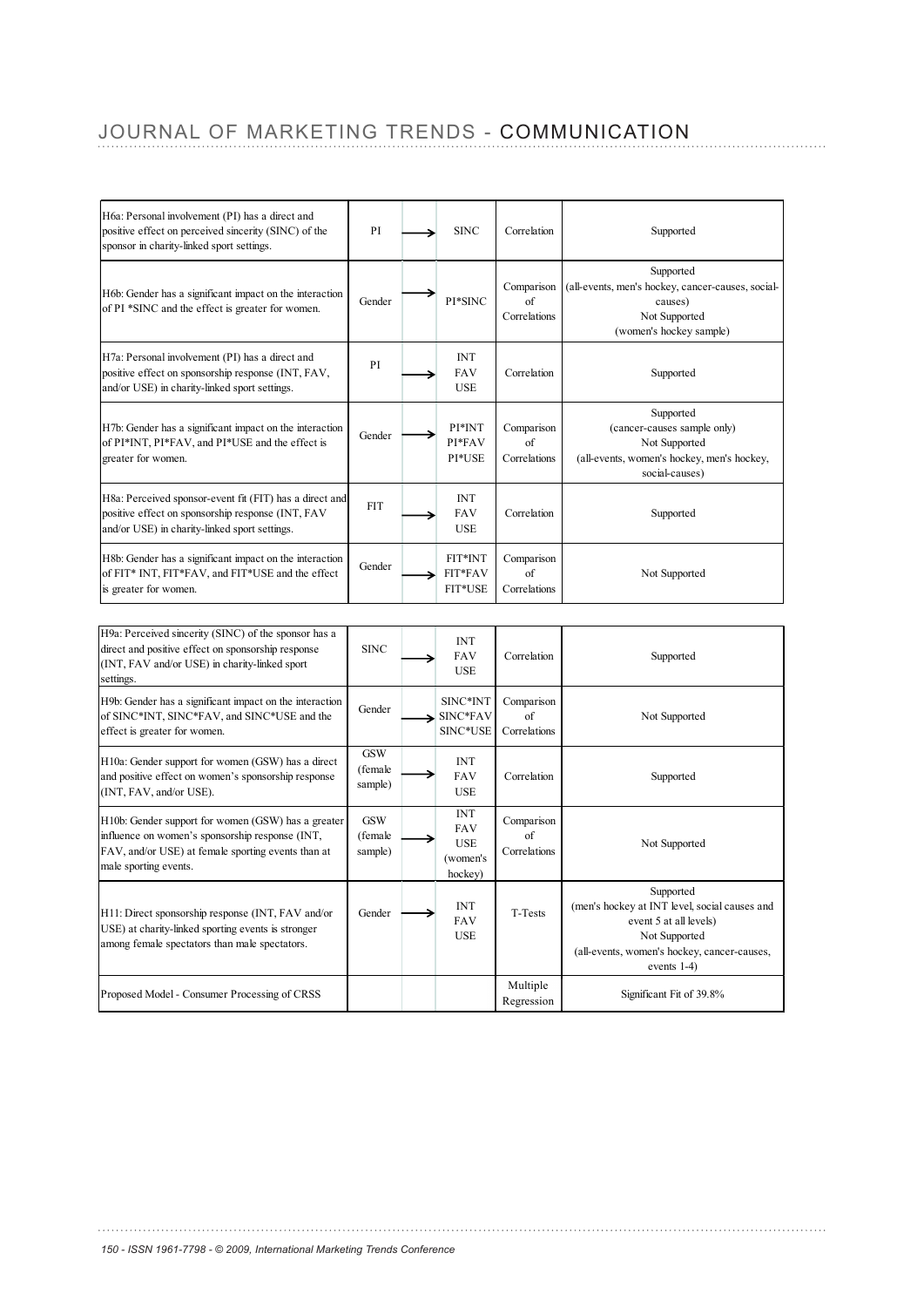# **D**ISCUSSION OF THEORETICAL CONTRIBUTIONS

This research contributes new and value-added insights to the current understanding of sponsorship marketing in four principle ways. These include: i) the focus on CRSS and the expanded platform of reciprocal exchange that this form of sponsorship entails, ii) a more rigorous understanding of personal involvement as a determinant of sponsorship response, iii) the addition of gender support as a new variable in understanding consumer behaviour in sponsorship, and iv) the testing of sponsorship effects from a gendered lens.

#### *Expanded Platform of CRSS Reciprocal Exchange*

The merging of sport and cause is a growing reality of the sponsorship industry. Focusing on this hybrid form of sponsorship revealed a broader portrayal of the reciprocal relationships among multiple partners of sport and cause. In the context of sport, Meenaghan (2001) developed a triangular relationship framework for understanding the goodwill effect of fan involvement in sponsorship. In this presentation, the interaction among fans, sponsors and sport/activity was mediated by fan involvement with the activity, which generates "positive emotional orientation toward the sponsor who bestows benefit on the consumers' favored activity" (Meenaghan 2001, p.106). This triangular relationship, presented in Figure 2, involves unidirectional relationships between all elements.

#### **Figure 2: Goodwill Effects of Fan Involvement (Meenaghan, 2001, p.106)**



The conceptual relationship suggested by Meenaghan (2001) was quantifiably verified in this current study. PI\*SINC correlations were significant with all investigated samples (H6a). In this current study of CRSS, Meenaghan's (2001) triangular relationship evolved from sponsor, activity/sport and fan to also include cause affiliations. The interaction between involved stakeholders was amplified in this scenario as consumers' dual-involvement with both sport and cause expanded the potential for goodwill toward sponsors and shared benefits were broadened between the sponsor, charity/cause, and sport/event. As an extension to Meenaghan's (2001) triangular relationship, Figure 3 presents the "Diamond of CRSS Goodwill" derived from this current study. *iamond of Goodwill")*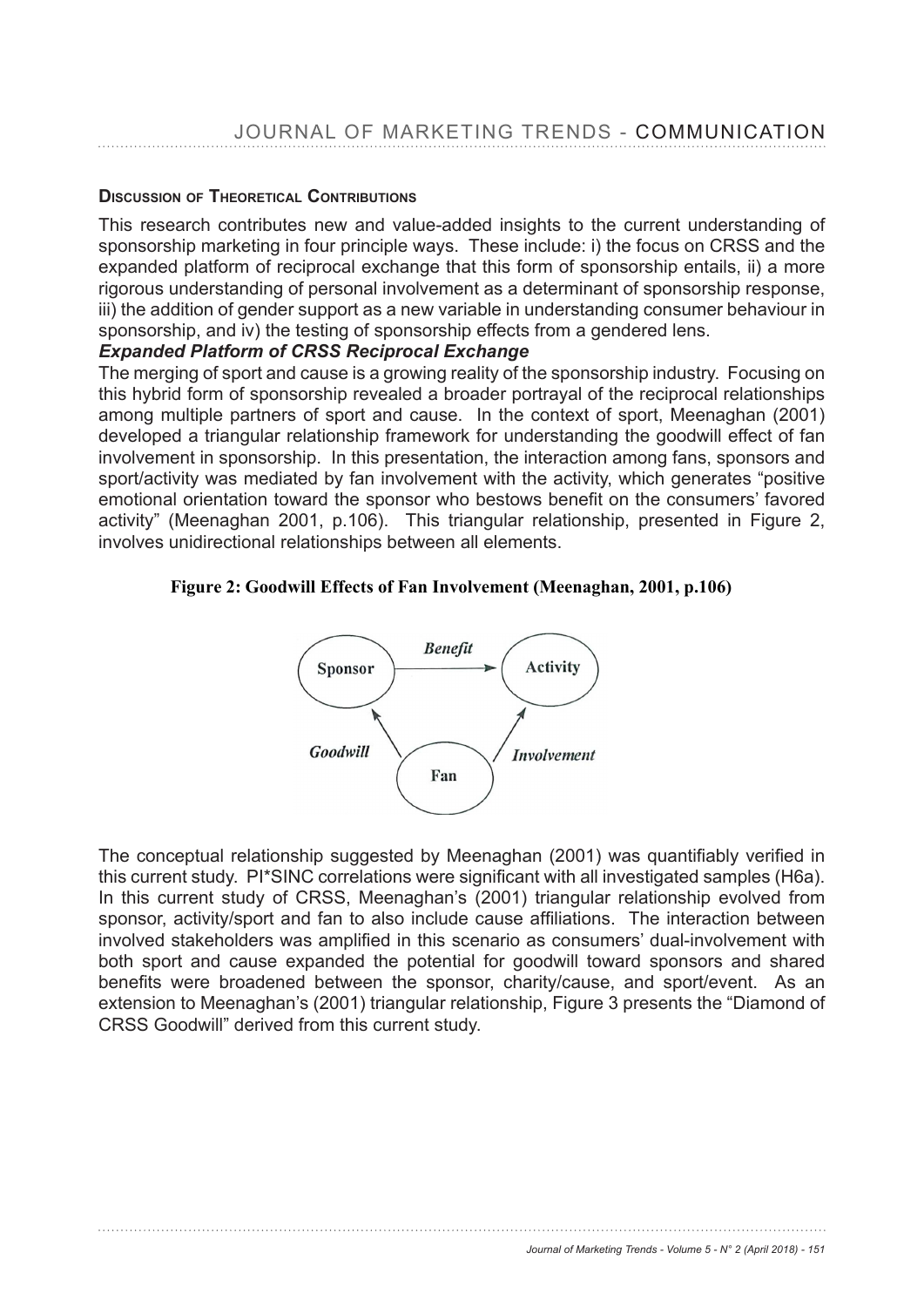

# **Figure 3: Goodwill Effects of CRSS – Current Study**  *("Diamond of Goodwill")*

The extended platform of engagement is represented by the diamond shape that unites consumer, sponsor, cause, and sport. The direction of relationships (represented by arrows) is also modified in this conceptual representation of goodwill effects in CRSS scenarios. Whereas Meenaghan (2001) indicated all unidirectional exchange (fan involved with activity; fan extends goodwill to sponsor; and sponsor benefits the activity), this expanded view recognizes mutual exchange and reciprocal return. Consumers' one-way involvement with sport and sentiments of goodwill (or perceived sincerity) are maintained as per Meenaghan's (2001) original depiction. A new involvement relationship is introduced as consumers are also connected with an affiliated cause. Reciprocal exchange (depicted as two-way arrows) captures the interaction between sponsors and sports; sponsors and causes; and causes and sports.

The review of sport and cause sponsorship literature identified the numerous benefits of such partnerships. For sponsors of sport, benefits may include strategic consumer targeting, the opportunity to

engage consumers, employees, and external stakeholders in an emotional and receptive state, the generation of goodwill, brand awareness, favourable brand image and preference, and consumer response in terms of sales revenue (Meenaghan 2001; Slåtten et al. 2017). The partnering sport property benefits mainly from funding and in-kind assistance as well as event profiling and sport promotion (Davis 2012). For sponsors of cause, the benefits are similar to sport (i.e., brand awareness, enhanced image, emotional engagement, goodwill and sales) with the added features of being able to display tangible acts of CSR and generating cause-linked publicity and meaningful differentiation from competing brands (Chang 2012; Close & Lacey 2013; Diaballah et al. 2017; Hyllegard et al. 2011). For the affiliated causes, the benefits are mainly funding, awareness, cause education and the recruitment of volunteers and donations (Bernardo 2011; Harvey & Strahilevitz 2009; Taylor & Shanka 2008). The final exchange is among sports and causes. For sport organizations the benefits of cause-associations include enhanced image, new audience reach, and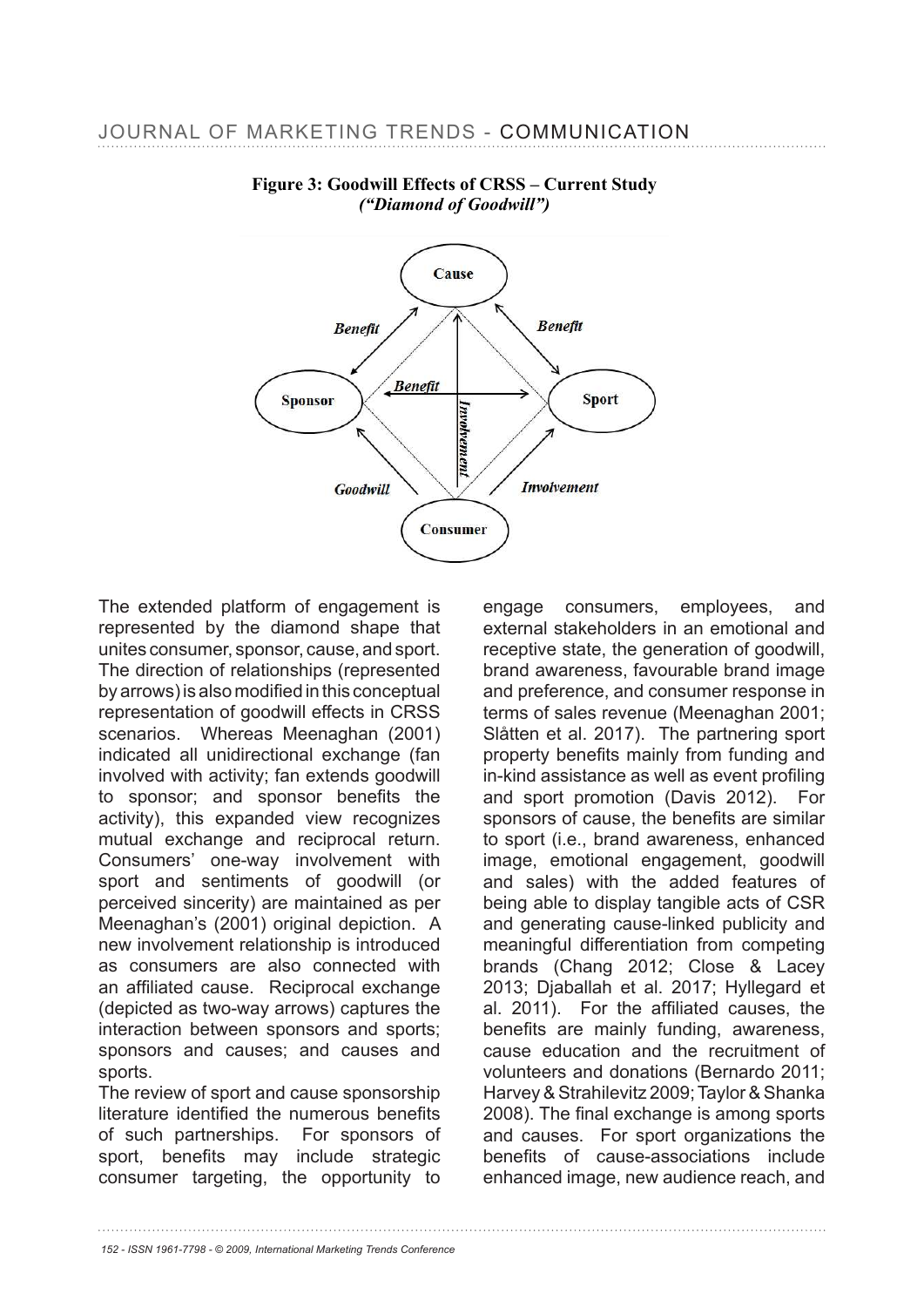grassroots development of sport (Plewa & Quester 2011; Walker & Kent 2009). King (2001) referred to the NFL's Real Men Wear Pink campaign as an example of associating with a cause to reach a new (female) market and to improve a faulty brand/player image. Finally, sport can benefit cause (in similar ways as sponsors benefit causes) by extending mass audience reach, generating cause awareness and education, providing access to sponsors and incremental funding opportunities, offering an attractive outlet for corporations to promote their social goodness, and by linking charitable partners to emotionally charged sports fans (Smith & Westerbreek 2007; Walker & Kent 2009; Watt 2010).

Meenaghan, McLoughlin, and McCormack (2013) presented a broadened view of sponsorship that includes similar multistakeholder relationships. Although charitable affiliates are not explicitly examined among this list of expanded stakeholders, these authors bring further attention to a major development in the sponsorship industry. A more holistic approach to sponsorship is expanding organizational connections, objectives, and corresponding expectations of return. The "Diamond of Goodwill" is therefore an important reflection of these current industry dynamics. As sports and causes increasingly partner to deliver exponential return, there is a corresponding need to further the understanding of these relationships. The development of this framework is a substantial output of this current research and the foundation for future investigations.

#### *More Rigorous Understanding of Personal Involvement*

This study joins many published findings in supporting a direct and positive relationship between personal involvement and sponsorship response at all levels of consumer effect (i.e., INT, FAV, and USE). The layering of cause with sport however demanded a more robust treatment of the construct of personal involvement. Earlier concepts of personal liking were broadened in this investigation to capture consumer connections with elements of both sport and cause. This approach revealed interesting insights concerning differences but also similarities between the involvement levels of women and men. The disparity between genders regarding both cause and sport/ hockey connections was much less than originally presumed. Grouping individual event samples by both type of hockey (i.e., women's hockey versus men's hockey samples) and by type of affiliated cause (i.e., cancer causes versus social causes) revealed intriguing outcomes.

Women indicated greater involvement, interaction, and response to social causes while involvement with pink-themed cancer causes was comparable between genders. Breast cancer is no longer a women-only issue. In addition to the female patient, a breast cancer diagnosis has a notable impact on men. Whether it's their wife, sister, mother, relative, or friend, men are invested as supporters and co-survivors of breast cancer (Varner 2011). Most sport leagues have partnered with breast cancer as both a charitable act and a means of targeting a growing female fan base (Clark, Apostolopoulou, & Gladden 2009). Merging the masculinity of sports and the femininity of pink-marketed breast cancer (King 2001) has created a more level platform of cause engagement across genders as evidenced by the results of this investigation. This knowledge that women and men are equally invested in breast cancer initiatives presents sponsors with multiple targeting opportunities.

Given that both genders indicated strong involvement with cancer causes, it was interesting to discover that relative to the social-causes sample, this significant connection to cancer-causes had a weaker correlation to sponsorship response. This finding may be influenced by the saturation of pink efforts targeting consumers and

*Journal of Marketing Trends - Volume 5 - N° 2 (April 2018) - 153*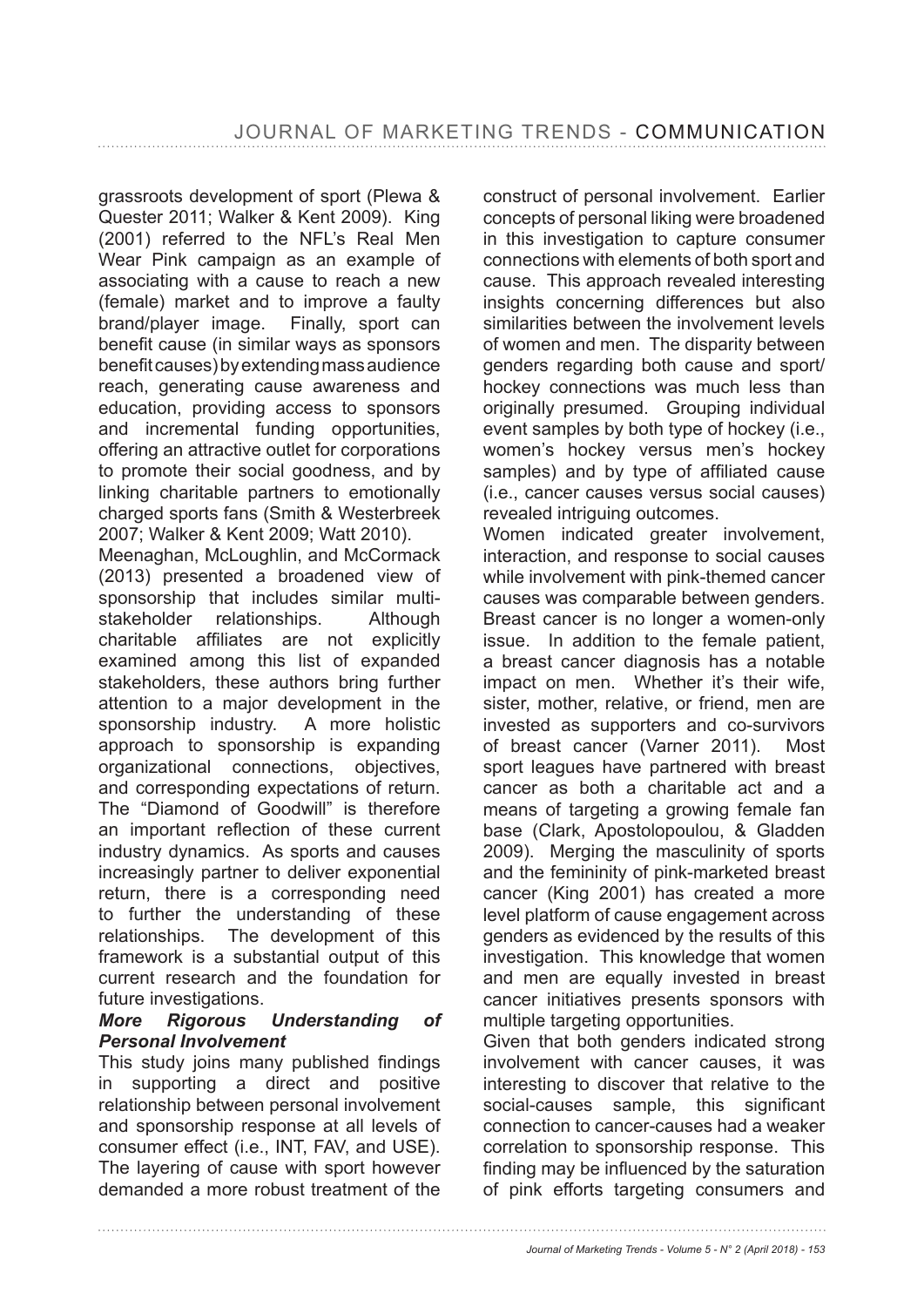the increased scrutiny of such efforts often viewed as pink-washing (King 2006). There is a growing call to "think before you pink" (Twombly  $2004$ , p.1736) as Harvey and Strahilevitz (2009) warn that the "overuse of the pink ribbon could potentially lead to visual saturation, with a decline or loss of the emotional and intellectual response" (p.30).

It is also worth noting that men had a weaker sponsorship response at the investigated women's hockey events. With this particular sample, men's personal involvement did not translate into significant sponsorship response at the higher levels of effect (i.e., FAV and USE). There was a loss of connection for these male fans between personal involvement levels and direct sponsorship response. This finding may also relate to the saturation of pink-themed events and the corresponding dilution of consumer impact. Gender support may have also shaped these findings as men's support of women's sport was found to be significantly less (than women's) and in this case, may not have served as sufficient motivation for sponsor support at these higher levels of effect.

Contrary to expectations (H2), results of this study indicated that hockey involvement levels between surveyed men and women were not significantly different with any of the investigated samples. Certainly favourable bias toward the sport of hockey is expected to have influenced reported involvement levels as all research participants were intercepted as paid spectators of these various hockey events. Mere attendance suggests a certain level of involvement with the sport which contributes to high mean scores (women's M=4.00, men's M=4.04) but does not necessarily imply gender equivalence in response. The growth of women's hockey in Canada is a probable justification for these comparable levels of gender involvement with hockey. Reported registration for female hockey has grown 130% since 1998 with almost 87,000 girls

and women currently participating in this sport (Hockey Canada 2016). The fact that women and men expressed comparable involvement in the stereotypical male sport of hockey is encouraging for promoters of women's sport. The evolution of the women's game presents promising opportunities for commercial support and a meaningful outlet to engage both genders of sports fans. This finding serves as notice that sponsorship properties should no longer be restricted to gender-tied lines.

# *Introduction of Gender Support*

The inclusion of gender support as a potential influence on sponsorship response is another significant contribution of this study. In terms of sponsorship effects, there were no existing studies found that included elements of gender support as a possible determinant of sponsorship response. Given that the purpose of this investigation was to identify any significant gender effects in the sponsorship process, it was deemed necessary to introduce gender support as a potential motivation of female consumer response and to initiate discussion around this topic. Gender support for women (GSW) was treated as a consumer factor and measured in terms of general support for women's sports and women's causes. Similarly, gender support for men was measured in terms of general support for men's sports and men's causes. Responses to these variables were collected from both female and male research participants.

Based on the reviewed literature, gender solidarity was expected to be observed by both genders. In other words, the expectation of this study was that women would mostly support women (H3) and that men would mostly support men (H4). H3 was supported as results from this study did in fact confirm stronger GSW among female respondents (M=4.41) than male respondents (M=3.99). Consistent with the findings of Ridinger and Funk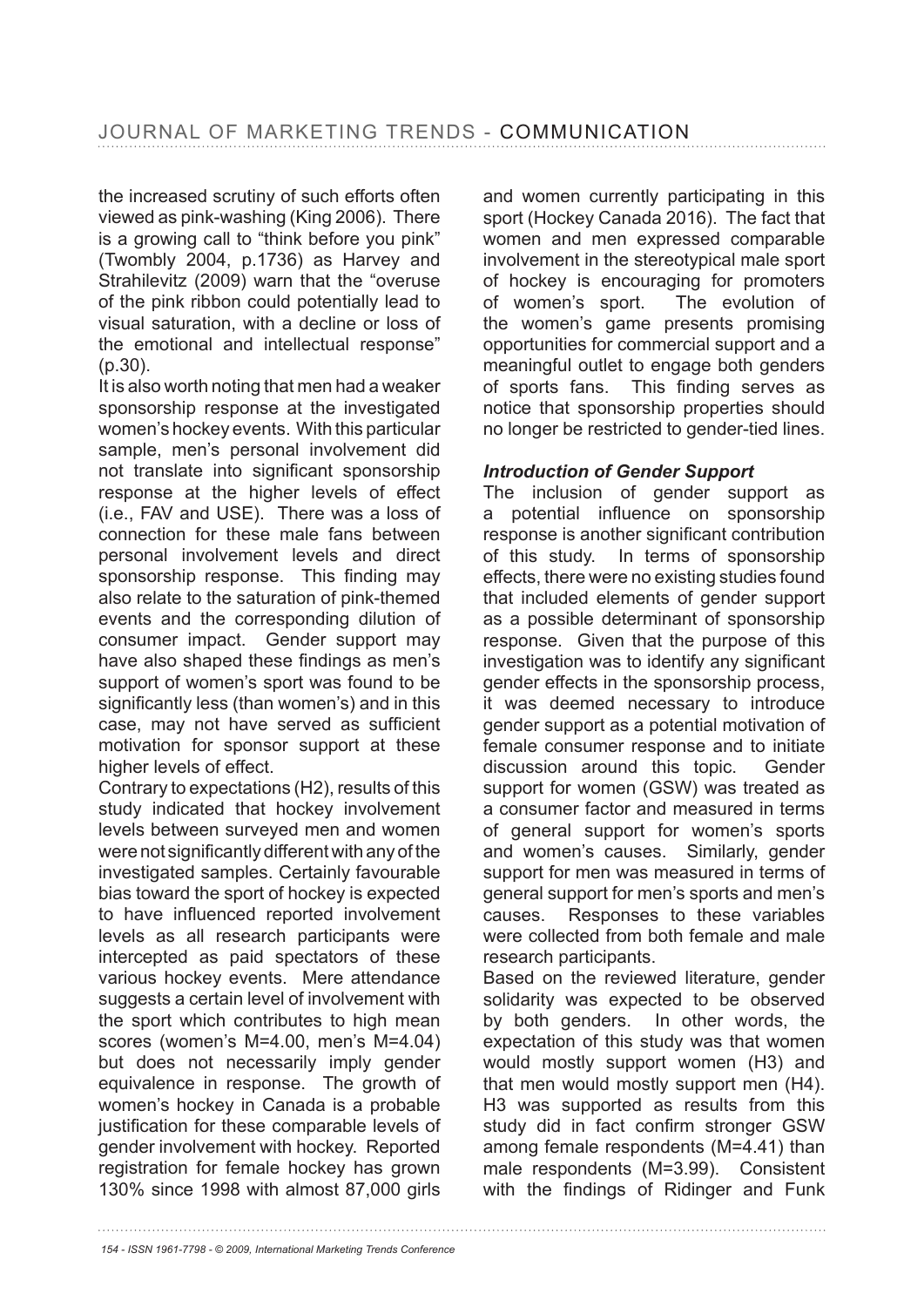(2006), the magnitude of the difference between sentiments of GSW between genders was greatest among spectators of women's hockey. Women's support of their own gender was strongest at women's hockey games. This finding suggests that sponsors targeting female consumers may effectively leverage the passion of gender solidarity through association with female sports.

H4 anticipated similar results for men whereby gender solidarity would be ascertained through stronger expressions of support for men's sports and causes by men. This presumption was proven wrong. In fact, the opposite was revealed as women expressed significantly stronger support than men, not only for women's sports and causes but also for men's. For the allevents sample, women's GSM response  $(M=4.25)$  was significantly stronger than men's (M=4.02).

This new consideration for gender support established that women support both women (M=4.41) and men (M=4.25). Having said this however, women ultimately support women more than they do men. Women (of this study) indicated that they care most for their own gender. What remains unknown is whether these feelings of gender solidarity manifest into favourable sponsorship response and if this effect is stronger at women's CRSS events than at men's CRSS events. These were the issues explored in H10a and H10b. Focusing strictly on the female segment of respondents, the direct relationship between gender support for women and sponsorship response was investigated and confirmed as significant at all levels of response. H10a was therefore supported. The final test regarding gender support was to determine if the gender of the sport being played impacted the strength of women's sponsorship response. H10b anticipated that gender solidarity would manifest more strongly at women's events and that this would result in more

favourable sponsorship response than at men's events. A comparison of female responses between the women's hockey spectators and men's hockey spectators revealed no significant differences in sponsorship response based on the gender of sport being played. H10b was therefore not supported. While recorded GSW was stronger for women at female events, the corresponding impact on sponsorship response was not significantly different and therefore not dependent on the gender of sport being played.

Unlike other variables in the proposed model of this study (such as involvement, fit and sincerity), gender support was approached in a more exploratory fashion. Observations of differences between genders and the impact of gender support on sponsorship response are sufficient to engage further discussion on the importance of this consideration in the consumer processing of sponsorship programs. As hybrid forms of sponsorship continue to develop (such as sports and cause, festivals and sports, arts and causes, etc.), the potential basis of gender support also broadens. Sponsors therefore have increased opportunity to establish shared relevance and consumer engagement.

#### *Testing of Sponsorship Effects from a Gendered Lens*

Many efforts are made to identify differences between genders. In the reviewed literature gender differences were highlighted with regards to physicality, information processing, decision-making, priorities and interests, sport consumption, charitable giving and gender support. The original intent of this inquiry was to follow these tendencies of distinguishing genders through differences. The findings from this research suggest that in the context of CRSS, women and men may be more similar than they are different.

Involvement with pink-themed cancer causes, involvement with the sport of hockey, and the significance of PI, FIT,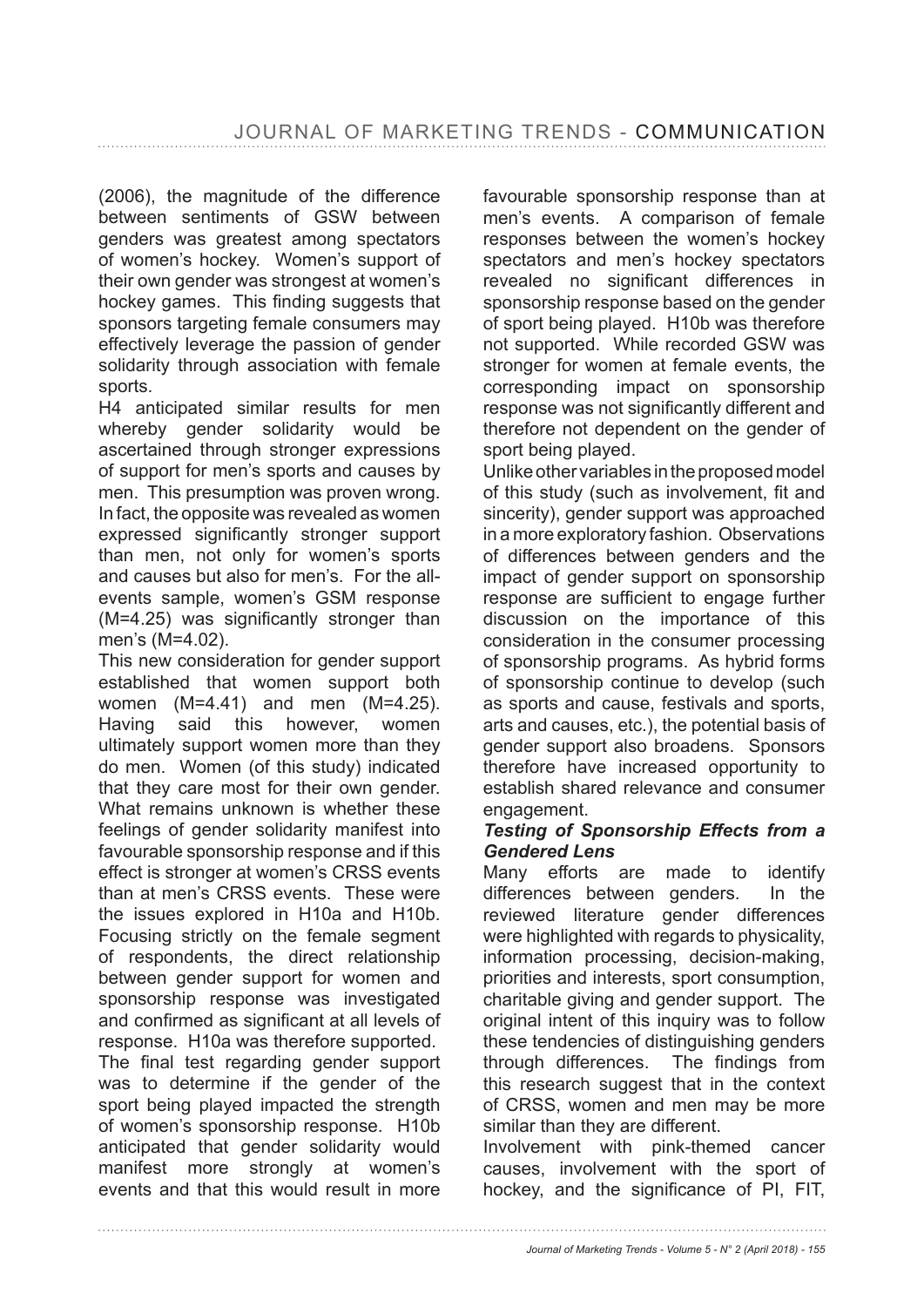and SINC on sponsorship response were all similar across genders. The most noteworthy gender differences found through this study involved social causes, perceived sincerity and gender support. At social-cause affiliated events, women's PI had a greater impact on perceptions of sponsor-event fit. Gender in isolation of other mediating variables, was not a significant predictor of consumer response for all, but the social-causes group. For this sample, women's response at all levels of effect was significantly greater than men's. The most consistent gender difference observed across all sample treatments was women's greater PI\*SINC scores. When women are connected to a sponsored event, they are more likely to perceive the sponsor as being sincere in their motives to contribute to the event and affiliated causes.

Understanding differences allows marketers to be effective in developing strategies that best resonate with multi-targeted consumers. Recognizing similarities, however, also allows marketers to be more efficient by combining segments with common needs and behaviours (Crane et al. 2017). Based on the examined findings of this study, the impact of gender is highly contextual and is reflective of complex relationships that are not only based on difference, but also on equally significant similarities between genders.

#### **MANAGERIAL IMPLICATIONS**

Based on the findings of this research, several practical suggestions are proposed. These are presented in terms of marketing to women through CRSS, marketing to men through CRSS, and general sponsorship recommendations.

#### *Marketing to Women through CRSS*

Sponsor-event fit was the strongest predictor of women's response to sponsorship. In order to establish acceptable perceived fit, sponsors must first align with congruent partners. Congruency

can be based on several factors including functional or image-based fit. This fit should be clearly articulated to consumers through aggressive sponsorship activation programs. Given women's significantly higher involvement with social causes, sponsors should seek such affiliations when targeting a female audience and ensure that these partnerships are sufficiently promoted. All sponsor's actions must be genuine and transparent in order to strengthen women's perceptions of sponsor sincerity. Although not significantly proven, findings from this study implied that perceptions of sincerity may impact women mainly at the higher levels of effect (i.e., affection and behaviour). In this case, sponsor messaging should be emotionallybased with a possible call-to-action.

Gender solidarity was found to be strong among women. Sponsors can tap into this emotional space by supporting women's sports and causes and genuinely promoting these associations. Having said this, women's response to sponsorship was consistent across both women's and men's investigated events. Sponsors should therefore not limit themselves to women's sports and causes and can instead consider broader opportunities to engage women. Comparable gender involvement with the sport of hockey reported in this study supports the proposition that women are actively engaged in sports beyond the traditional female-oriented activities. The risk of pink-saturation was also implied through the findings of this study. The suggestion made here to sponsors is not to avoid pink-themed event sponsorship but rather to expand consideration beyond simply stereotypical female events and sports. Resonance can be derived from sources other than gender.

#### *Marketing to Men through CRSS*

Given the many similarities confirmed between genders, the fit, sincerity, and activation related suggestions (made above) for marketing to women are equally

*<sup>156 -</sup> ISSN 1961-7798 - © 2009, International Marketing Trends Conference*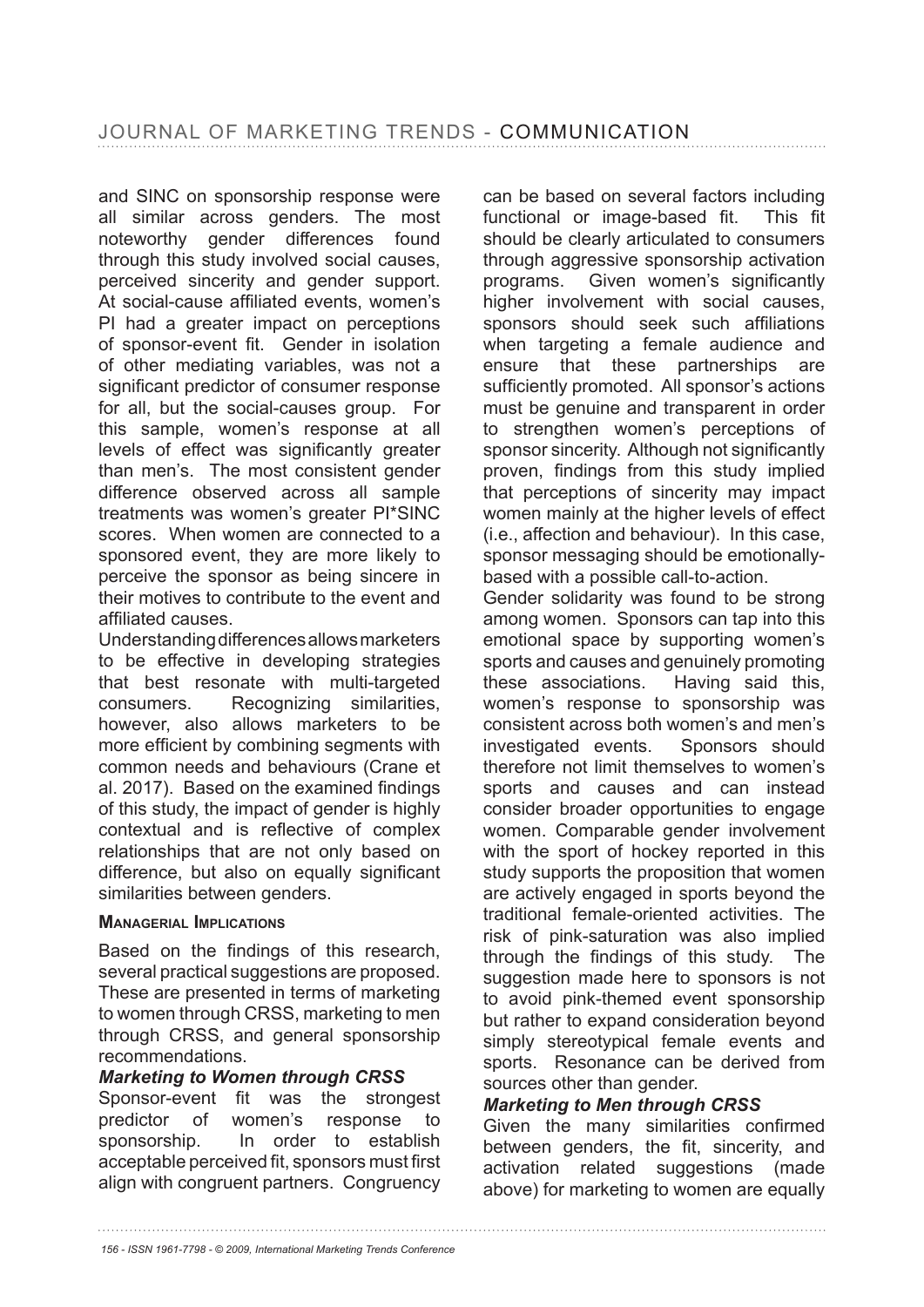applicable to a male audience. One noted difference is that the effect of sincerity on men was suggested to be strongest at the level of cognition. Given this finding, a more rational communication approach could be used to establish sincerity with men. Men indicated significantly greater involvement with cancer-cause affiliated events (versus social-causes). Sponsors seeking to engage a male audience should therefore prioritize cancer causes over social causes. This study was limited in its consideration of only two broad types of causes. There are many other causes (such as education, animal welfare, environment, etc.) that are available to sponsors and event organizers for the purpose of partnership. Male respondents reported strong involvement with both cause and sport. Sponsors of charity-linked hockey events can therefore leverage either of these properties in their promotional efforts. Given that men's reported involvement with sport was higher than cause, messaging priority for a male audience should first be given to the sponsored sport. In this study, the interaction of sponsorship predictors was somewhat diluted for men when attending female hockey games. While it was recommended that targeting women through sponsorship not be confined by gender lines, in the case of men, continuing to sponsor traditional male (or gender neutral) sports may remain most effective.

*General Sponsorship Recommendations* Regardless of gender, sponsors should connect with their targeted consumers through points of relevance. The merging of sport and cause effectively expands the platform for consumer engagement. Meaningful connections can be made through affiliations with sport and/or through cause. Marketers must understand their consumers at deeper levels than simply gender. It is essential to recognize and respond to significant gender differences in order to effectively satisfy the needs of different consumer segments. Equally

important is the need to seek and accept gender similarities in developing common marketing strategies.

#### **LIMITATIONS OF THIS STUDY**

Limitations of this current study should be kept in mind when interpreting results. Whetten (1989) cautioned that "meaning is derived from context" (p.492). In order to accurately capture research results, we must first acknowledge where and when data was collected. In the case of this study, the common denominator across all tested venues was cause-linked hockey events. The inclusion of both men's and women's hockey allowed for interesting comparisons that contributed to gender findings. The consistency of hockey however did restrict findings to this one sport. Geographic coverage spanned three different Canadian cities however these were all Ontario-based. Given this one sport and one province coverage, findings cannot be generalized to other sports or geographic markets without further collaborating research. The number of affiliated causes provided more breadth than did sport by including four different charitable organizations. These were grouped by themes of cancer and social-related causes for the purpose of data analysis and discussion. Again, this treatment of samples allowed for insightful comparisons and new discoveries but findings are limited to these specific types of causes and are unable to be extended to charitable causes beyond this particular scope of inquiry.

The inclusion of cause-related issues can elicit social desirability response bias when relying on self-reported data (Hyllegard et al. 2011). A bias such as this could inflate favourable response. Field based studies also introduce uncontrollable factors that can influence respondents. For instance. at Event #4 the research table was set up in a high traffic entrance that was very cold. In this setting respondents appeared rushed to complete the survey.

*Journal of Marketing Trends - Volume 5 - N° 2 (April 2018) - 157*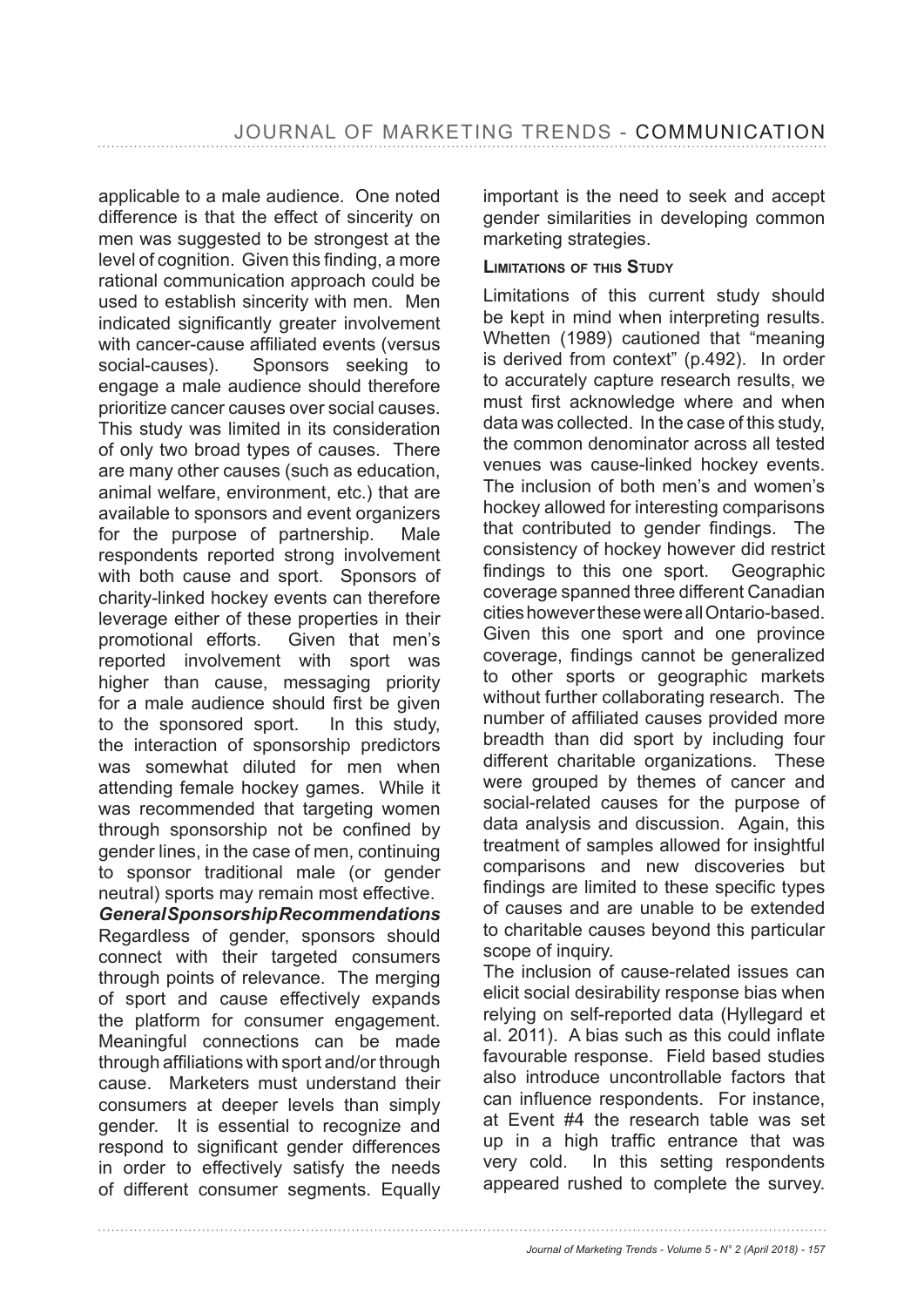In comparison, at Event #5, the research station was located near the concession area where long waiting lines may have encouraged more thoughtful response. As is common practice in the sponsorship literature, the behavioural measures were based on intentions and not actual behaviour. It is acknowledged that there are many situations in which intentions do not accurately predict actual behaviour.

#### **DIRECTION FOR FUTURE RESEARCH**

The framework originally developed by Speed and Thompson (2000) and later extended by Alay (2008), has been further advanced through this study of CRSS and gender comparisons. The scope of this investigation was purposely broad in order to extend the boundaries of sponsorship knowledge. This included measuring the influence of multiple consumer and sponsorship variables (gender, gender support, involvement with sport, involvement with cause, sponsorevent fit, and perceived sincerity of the sponsor) on three levels of sponsorship response (interest, favourability, and use), with four levels of sample analysis (i.e., all events, type of hockey, type of cause, event specific). As a follow-up to this study, a tighter scope of particular elements of this model could offer additional depth of understanding.

Gender support as an influence in consumer processing of sponsorship was introduced in this study. Further efforts are needed to better understand the role of this variable from the perspective of both genders. Sources of gender solidarity (sport, cause, or other) could also be explored and measured in terms of influence in the sponsorship process. Consumer response measured along the hierarchy of effects could also be re-examined in terms of gender differences to substantiate suggestions that women's engagement may be more affective while men's may be more cognitive.

The extent to which these findings are applicable to other sports, causes, and geographical markets should also be empirically examined. Cause considerations should extend beyond the two broad types (i.e., cancer and social) considered in this study. Piper & Schnepf (2007) found that women had greater support for causes that involved animals, education and the elderly while men preferred to support sports and recreational causes. Consideration for these and other topical causes (such as the environment or mental health) would be of significant value in advancing causerelated sponsorship knowledge. Sponsorship response can be impacted

by many variables beyond the current scope of investigation. Among others, these could include further demographic variables, sponsorship portfolios, duration of partnerships, competitive activity, or sponsorship activation. Sponsorship activation was commonly noted throughout this paper as a key factor in sponsorship response. The addition of this variable to the current predictors of sponsorship outcomes would inject an additional level of understanding.

# **BIBLIOGRAPHY**

Alay, S. (2008). Female consumers' evaluations of sponsorship and their response to sponsorship. *South African Journal for Research in Sport, Physical Education & Recreation (SAJR SPER), 30*(2), 15-29.

Alay, S. (2010). Sponsorship evaluation scale (SES): a validity and reliability study. *South African Journal for Research in Sport, Physical Education & Recreation (SAJR SPER), 32*(2), 1-12.

Alexandris, K., & Tsiotsou, R. H. (2012). Testing a Hierarchy of Effects Model of Sponsorship Effectiveness. *Journal of* 

*<sup>158 -</sup> ISSN 1961-7798 - © 2009, International Marketing Trends Conference*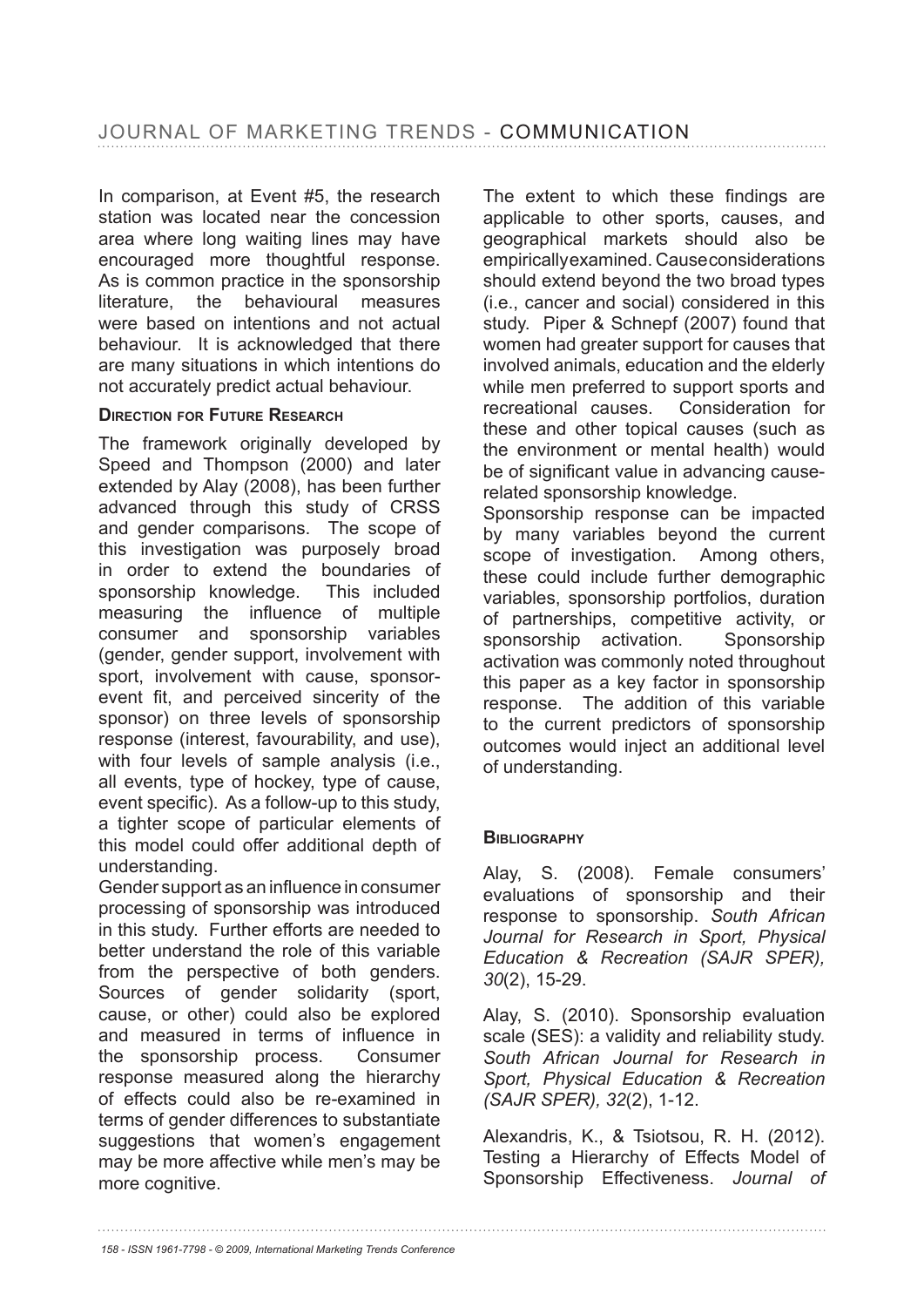# *Sport Management*, *26*

Bal, C., Quester, P., & Plewa, C. (2009). Event-related emotions: A key metric to assess sponsorship effectiveness. *Journal of Sponsorship, 2* 

Barletta, M. (2006). *Marketing to women; how to increase your share of the world's largest market* (Second Edition). Chicago: Dearborn.

Bennett, G., Ferreira, M., Lee, J., & Polite, F. (2009). The role of involvement in sports and sport spectatorship in sponsor's brand use: The case of mountain dew and action sports sponsorship. *Sport Marketing Quarterly, 18*(1), 14-24.

Bennett, R., Mousley, W., Kitchin, P., & Ali-Choudhury, R. (2007). Motivations for participating in charity-affiliated sporting events. *Journal of Customer Behaviour, 6* 

Bernardo, M. (2011). Implementing sponsorship initiatives and a national youth programme in a not-for-profit organisation. *Journal of Sponsorship, 4*(2), 116-123.

Cahill, J., & Meenaghan, T. (2013). Sponsorship at O2-'The Belief that Repaid'. *Psychology & Marketing*, *30*(5), 431-443.

Chang, C. (2012). The effectiveness of advertising that leverages sponsorship and cause-related marketing: A contingency model. *International Journal of Advertising, 31* 

Chien, P. M., Cornwell, T. B., & Pappu, R. (2011). Sponsorship portfolio as a brand-image creation strategy. *Journal of Business Research, 64*(2), 142-149.

Clark, J. S., Apostolopoulou, A., & Gladden, J. M. (2009). Real women watch football: Gender differences in the consumption of the NFL super bowl broadcast. *Journal of Promotion Management, 15*(1), 165-183.

Close, A. G., & Lacey, R. (2013). Fit Matters? Asymmetrical Impact for Effectiveness on Sponsors and Event Marketers. *Sport Marketing Quarterly*, *22* 

Cornwell, T. B., & Coote, L. V. (2005). Corporate sponsorship of a cause: The role of identification in purchase intent. Journal *of Business Research, 58* 

Crane, F., Kerin, R., Harley, S., & Rudelius, W. (2017). Marketing (Tenth Canadian Edition, pp. 225-231). Canada: McGraw-Hill Ryerson Limited.

Davis, J., A. (2012). *The Olympic Games effect: How sports marketing builds strong brands* (Second ed.). Singapore: John Wiley & Sons.

Delia, E. B., & Armstrong, C. G. (2015). #Sponsoring the #FrenchOpen: An Examination of Social Media Buzz and Sentiment. *Journal of Sport Management*, *29*(2), 184-199.

Djaballah, M., Hautbois, C., & Desbordes, M. (2017). Sponsors' CSR strategies in sport: A sensemaking approach of corporations established in France. *Sport Management Review (Elsevier Science)*, *20*(2), 211-225.

Dodds, M., DeGaris, L., & Perricone, D. (2014). The influence of gender on baseball sponsorship activation tactics. *Journal of Brand Strategy*, *3* 

Edwards, S. M., & La Ferle, C. (2009). Does gender impact the perception of negative information related to celebrity endorsers? *Journal of Promotion Management, 15*(1), 22-35.

Filo, K., Funk, D., & O'Brien, D. (2010). The antecedents and outcomes of attachment and sponsor image within charity sport events. *Journal of Sport Management, 24*(6), 623-648.

*Journal of Marketing Trends - Volume 5 - N° 2 (April 2018) - 159*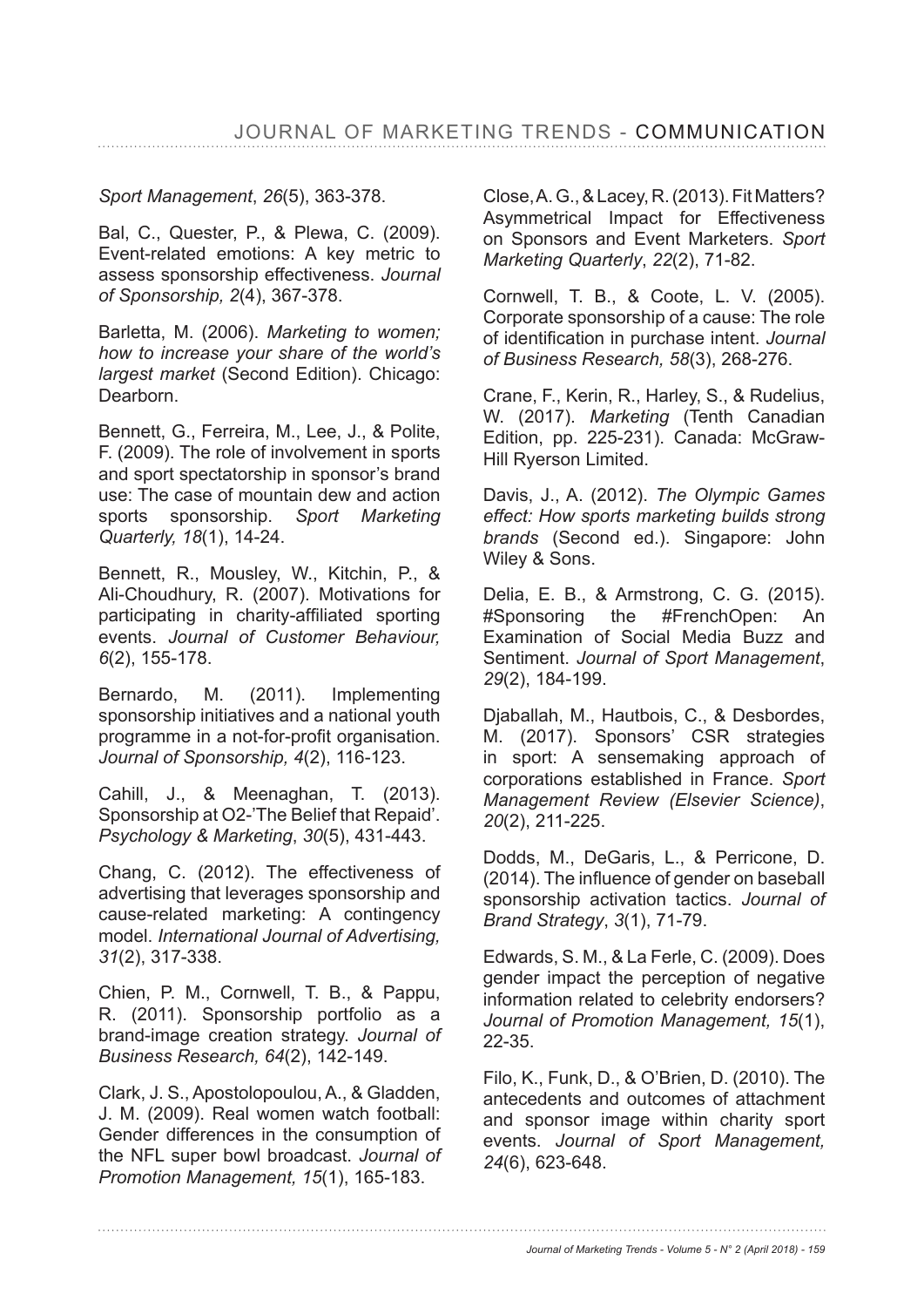Fortunato, J. A. (2013). Sponsorship activation and social responsibility: How MasterCard and Major League Baseball partner to Stand Up To Cancer. *Journal of Brand Strategy*, *2*(3), 300-311.

Funk, D. C., Mahony, D. F., Nakazawa, M., & Hirakawa, S. (2001). Development of the Sports Interest Inventory(SII): Implications for measuring unique consumer motives at sporting events. *International Journal of Sports Marketing & Sponsorship*, *3*.

Funk, D. C., Ridinger, L. L., & Moorman, A. M. (2004). Exploring origins of involvement: understanding the relationship between consumer motives and involvement with professional sport teams. *Leisure Sciences*, *26*(1), 35-61.

Geue, M., & Plewa, C. (2010). Cause sponsorship: A study on congruence, attribution and corporate social responsibility. *Journal of Sponsorship, 3*(3), 228-241.

Goodrich, K. (2014). The gender gap: Brainprocessing differences between the sexes shape attitudes about online advertising. *Journal of Advertising Research*, *54*(1), 32- 43.

Green, R., & Antoine, G. (2011). Do female consumers have higher ethical perceptions of marketing? Global Journal of Business *Research (GJBR), 5*(1), 85-100.

Grohs, R., & Reisinger, H. (2005). Image transfer in sports sponsorships: An assessment of moderating effects. *International Journal of Sports Marketing & Sponsorship, 7*(1), 42-48.

Gwinner, K. P., Larson, B. V., & Swanson, S. R. (2009). Image transfer in corporate event sponsorship: Assessing the impact of team identification and event-sponsor fit. International Journal of Management & *Marketing Research (IJMMR), 2*(1), 1-15.

Harvey, J., & Strahilevitz, M. (2009). The power of pink: cause-related marketing and the impact on breast cancer. *Journal of the American College of Radiology: JACR*, *6*(1), 26-32.

Hockey Canada (2013). 2012-2013 Annual Report. Retrieved from http://cdn. agilitycms.com/hockey-canada/Corporate/ About/Downloads

Hyllegard, K. H., Yan, R., Ogle, J. P., & Attmann, J. (2011). The influence of gender, social cause, charitable support, and message appeal on gen Y's responses to cause-related marketing. *Journal of Marketing Management, 27*(1), 100-123.

IEG Sponsorship Report (2017). Global Sponsorship Spending to Total \$62.8 Billion in 2017. Retrieved April 26, 2017, from http://www.sponsorship.com/About-IEG/Press-Room/Global-Sponsorship-Spending-To-Total-\$62-8-Billion.aspx

Johnston, M. A. (2010). Illuminating the dark corners of sponsorship decision making. *Journal of Sponsorship, 3*(4), 365- 378.

Kell, John (2014), "Nike Makes a Big Push into the Fast-Growing Women's Segment",  $(accessed$  May 4, 2017). [available at http:// fortune.com/2014/10/22/nike-womenbusiness/].

King, S. (2001). An All-Consuming Cause: Breast Cancer, Corporate Philanthropy, and the Market for Generosity. (2001). *Social Text*, *19*(4\_69), 115-143.

King, S. (2006). *Pink Ribbons, Inc.: Breast cancer and the politics of philanthropy*. United States of America: University of Minnesota Press.

Kinney, L., McDaniel, S. R., & DeGaris, L. (2008). Demographic and psychographic variables predicting NASCAR sponsor brand recall. *International Journal of Sports Marketing & Sponsorship, 9*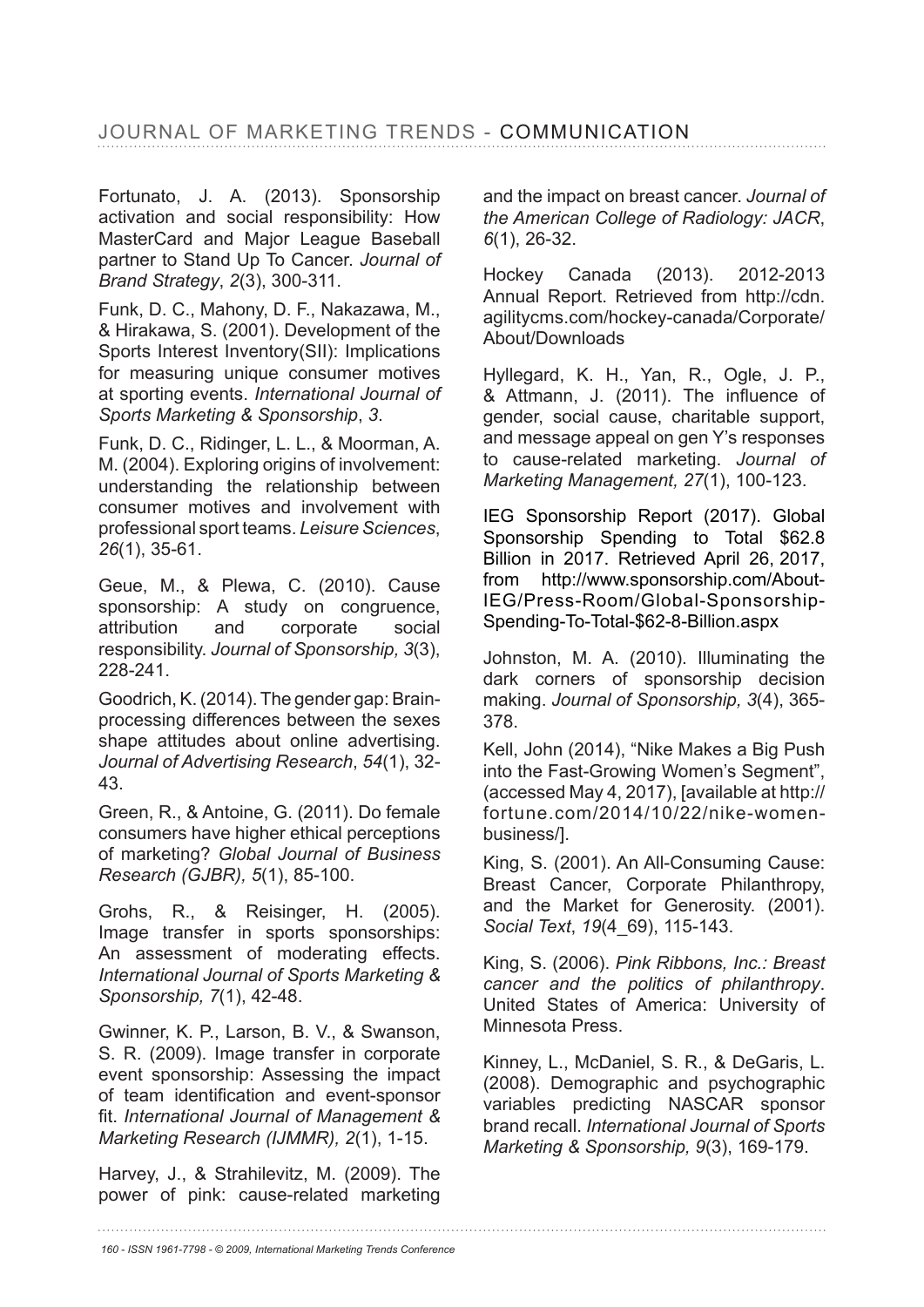Ko, Y. J., Kim, K., Claussen, C., & Kim, T. H. (2008). The effects of sport involvement, sponsor awareness and corporate image on intention to purchase sponsors' products. *International Journal of Sports Marketing & Sponsorship, 9* 

Lacey, R., Close, A. G., & Finney, R. Z. (2010). The pivotal roles of product knowledge and corporate social responsibility in event sponsorship effectiveness. *Journal of Business Research, 63*(11), 1222-1228.

Lough, N. L., & Irwin, R. L. (2001). A comparative analysis of sponsorship objectives for U.S. women's sport and traditional sport sponsorship. *Sport Marketing Quarterly, 10*(4), 202.

Maxwell, H., & Lough, N. (2009). Signage vs. no signage: An analysis of sponsorship recognition in women's college basketball. *Sport Marketing Quarterly, 18*(4), 188-198.

Meenaghan, T. (2001). Understanding sponsorship effects. *Psychology & Marketing, 18*(2), 95-122.

Meenaghan, T., McLoughlin, D., & McCormack, A. (2013). New Challenges in Sponsorship Evaluation Actors, New Media, and the Context of Praxis. *Psychology & Marketing*, *30*(5), 444-460.

O'Reilly, N., Beselt, E., Degrasse, A. (2017). "11<sup>th</sup> Annual Canadian Sponsorship Landscape Study" (accessed May 1, 2017), [available at http:// www.sponsorshiplandscape.ca/pdf/ en/2017 11th Annual CSLS Final Report.pdf].

O'Reilly, N., & Madill, J. (2009). Methods and metrics in sponsorship evaluation. *Journal of Sponsorship, 2*(3), 215-230.

Pegoraro, A., O'Reilly, N., & Levallet, N. (2009). Gender-based sponsorship of grassroots events as an agent of corporate social responsibility: The case of a national women's triathlon series. *Journal of Sponsorship, 2*(2), 140-151.

Pharr, J. R., & Lough, N. L. (2012). Differentiation of social marketing and cause-related marketing in US professional sport. *Sport Marketing Quarterly, 21*(2), 91- 103.

Piper, G., & Schnepf, S. V. (2007). Gender *differences in charitable giving* (No. 3242). IZA Discussion Papers.

Plewa, C., & Quester, P. G. (2011). Sponsorship and CSR: Is there a link? A conceptual framework. *International Journal of Sports Marketing & Sponsorship, 12* 

Pope, R. (2010). The making of social sponsorship. *Journal of Sponsorship, 3*(3), 242-248.

Quester, P. G., & Thompson, B. (2001). Advertising and promotion leverage on arts sponsorship effectiveness. *Journal of Advertising Research, 41* 

Ridinger, L., & Funk, D. (2006). Looking at gender differences through the lens of sport spectators. *Sport Marketing Quarterly, 15*(3), 155-166.

Roy, D. P. (2011). Impact of congruence in cause marketing campaigns for professional sport organisations. *International Journal of Sport Management & Marketing, 10*(1), 21-34.

Séguin, B., & O'Reilly, N. (2007). 'Sponsorship in the trenches': Case study evidence of its legitimate place in the promotional mix. *Sport Journal, 10* 

Shani, D., Sandler, D. M., & Long, M. M. (1992). Courting women using sports marketing A content analysis of the US open. *International Journal of Advertising, 11* 

Slåtten, T., Svensson, G., Connolley, S., & Bexrud, C. (2017). The Sponsorship

*Journal of Marketing Trends - Volume 5 - N° 2 (April 2018) - 161*